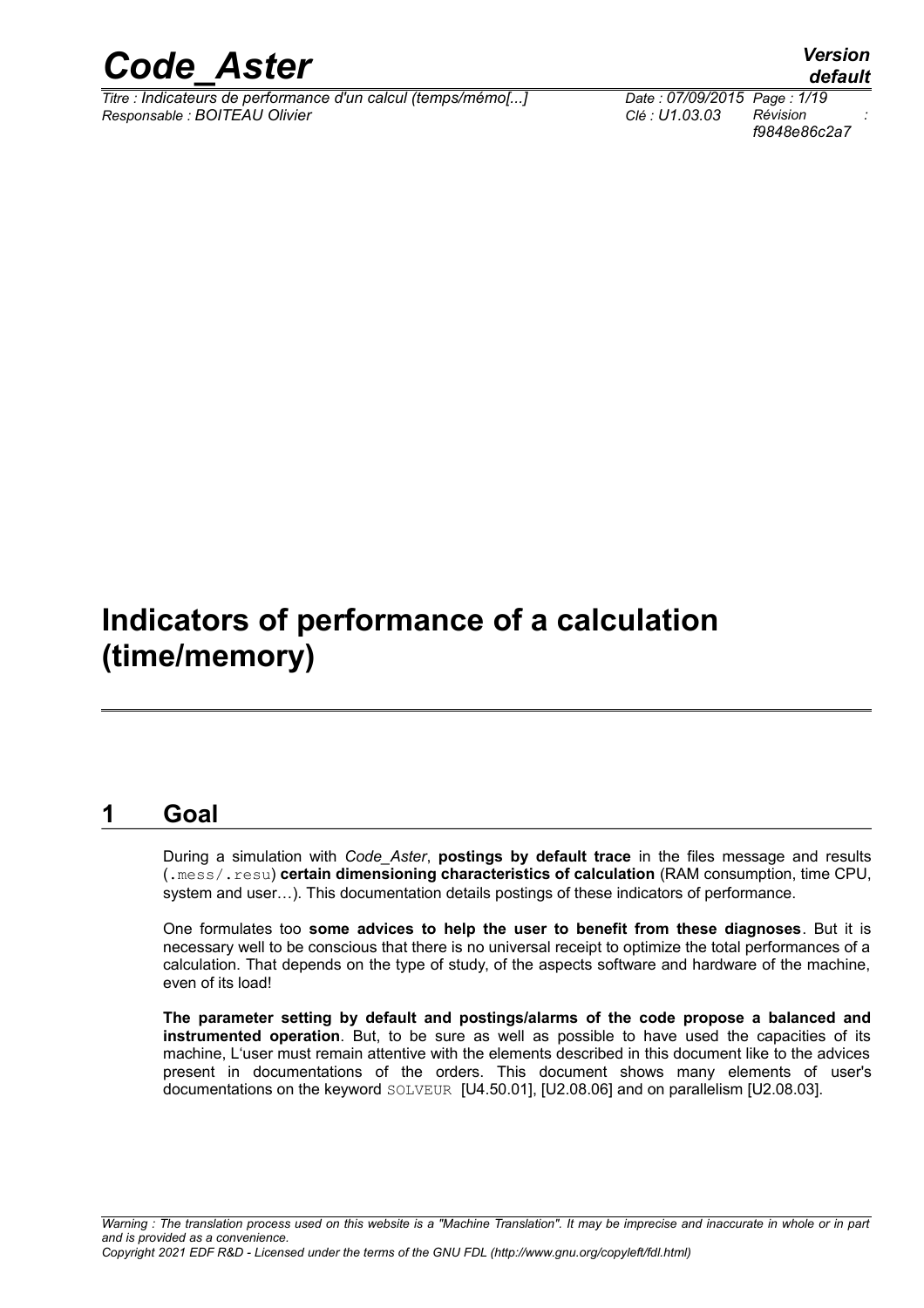*Titre : Indicateurs de performance d'un calcul (temps/mémo[...] Date : 07/09/2015 Page : 2/19 Responsable : BOITEAU Olivier Clé : U1.03.03 Révision :*

## **Contents**

*f9848e86c2a7*

*default*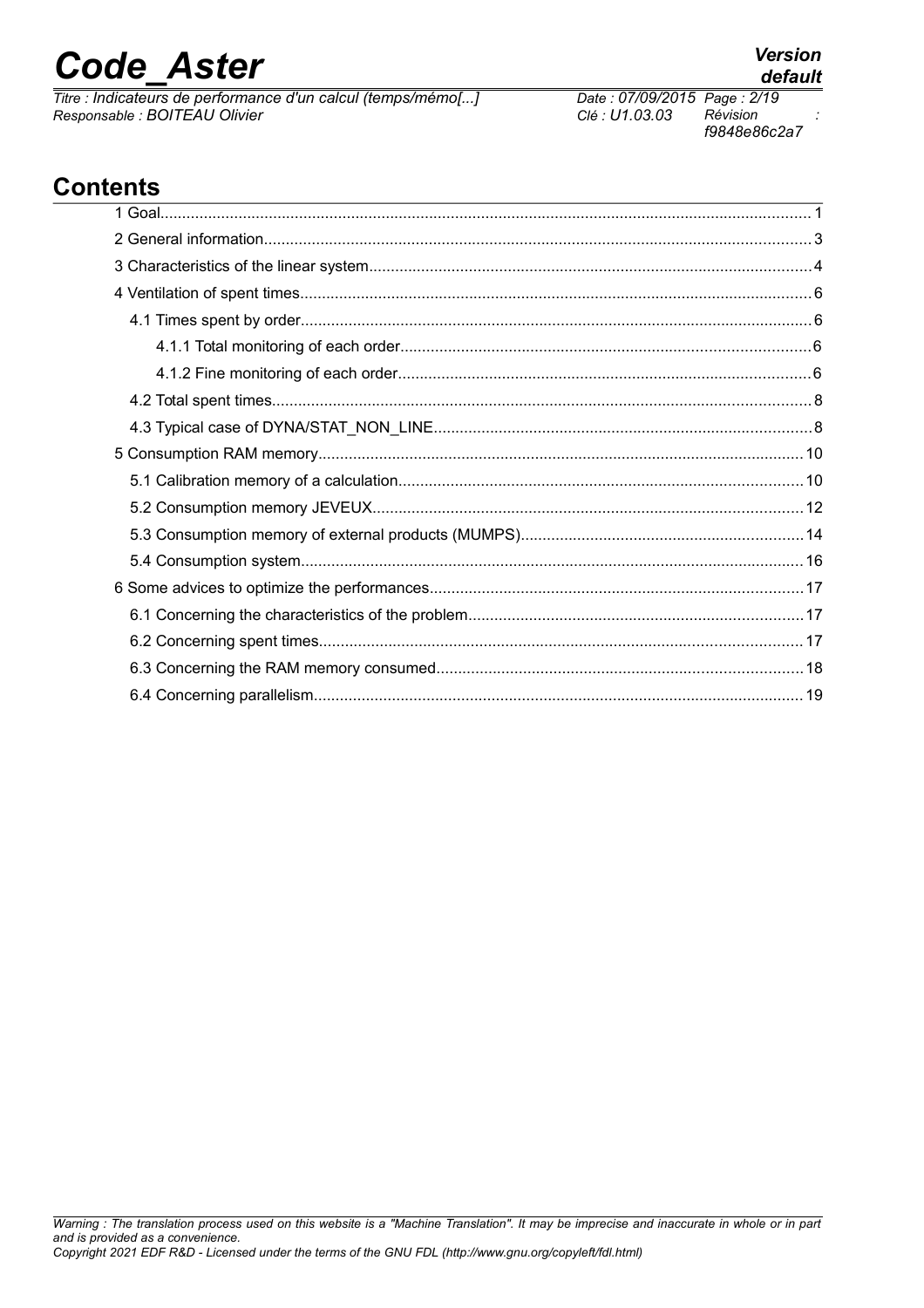*Titre : Indicateurs de performance d'un calcul (temps/mémo[...] Date : 07/09/2015 Page : 3/19 Responsable : BOITEAU Olivier Clé : U1.03.03 Révision :*

*f9848e86c2a7*

### **2 General information**

During a simulation *Code\_Aster*, postings by default trace in the files message and results (.mess/.resu) **certain dimensioning characteristics of calculation**. One finds in particular, for each operator *Aster* :

- *characteristics of the linear systems* to build and solve (many nodes, of equations and Lagranges, size of the matrix…),
- *memories JEVEUX* floor (to pass into Out-Of-Core<sup>[1](#page-2-0)</sup>) and optimal (to pass in In-Core),
- *memory out JEVEUX* required by some *external products* (e.g. MUMPS),
- *time* CPU, system and "user" (elapsed),
- *ventilation of times* soups according to the stages of calculation (elementary calculation, assembly, resolution of the linear system).

This last description of spent times can be declined according to various reading levels (synthetic impression, detailed and detailed by increment of calculation) *via* the parameter MESURE TEMPS/NIVE DETAIL orders DEBUT/POURSUITE. In parallel mode, one adds the median value, on all the processors, of the times spent like their standard deviation.

<span id="page-2-0"></span><sup>1</sup> The Outone (OOC) is a way of managing of the memory which consists in discharging on disc certain objects allocated by the code to release from RAM. These unloadings can be automatic (started by the system or the software package JEVEUX) or organized by the programmer. Strategy OOC makes it possible to deal with larger problems but these accesses disc slow down calculation. *A contrario*, the mode In-Core (IC) consists in keeping the objects in RAM. That limits the size of the accessible problems, but privileges speed.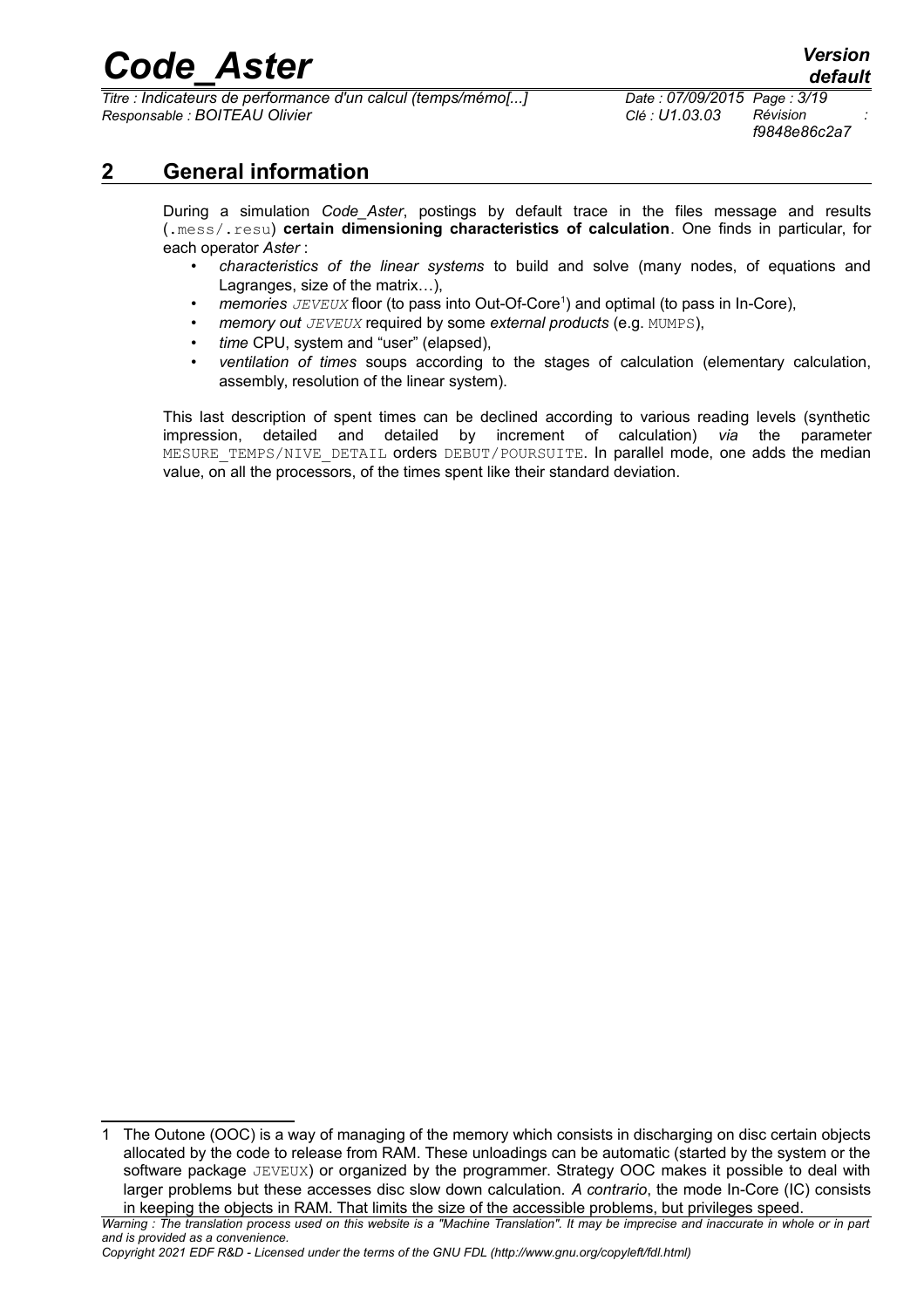*Titre : Indicateurs de performance d'un calcul (temps/mémo[...] Date : 07/09/2015 Page : 4/19 Responsable : BOITEAU Olivier Clé : U1.03.03 Révision :*

*f9848e86c2a7*

## **3 Characteristics of the linear system**

A large number of operators (STAT/DYNA/THER\_NON\_LINE, CALC\_MODES,...) the construction and the resolution of linear systems require. To solve these systems of equations, one uses called particular algorithms "**linear solveurs**". These linear solveurs are in fact omnipresent in the unfolding of the operators of *Code\_Aster* because they are often employed by the digital algorithms: nonlinear diagram, integration in time, analyze modal etc They consume of it the major part of time CPU and the memory.

By default (INFO=1), each order traces, during the construction of its first system linaire, its characteristics: size *N* , many nonworthless terms *NNZ* …



*Figure 3-a : Characteristics of the linear system in the course of assembly in a standard order Aster STAT\_NON\_LINE or THER\_LINEAIRE (extracted .mess ).* 

**size of the system**, **proportion of Lagranges** and it **filling of the matrix** inform indirectly about **consumption mémoires/CPU** calculation and on possible difficulties of resolutions.

Rapidly, the algorithmic complexity of the construction of the linear system is in *NNZ* while its resolution in  $N^{\alpha}$ . *NNZ* (with  $1 < \alpha < 2$ ).

The occupation total memory is it of the type<sup>[2](#page-3-0)</sup>  $\beta$ . *NNZ* (with  $10 < \beta < 100$ )  $\times$ *8 octets*. This consumption memory gathers several structures of data *Aste*R and/or related to external products (MATR\_ASSE, NUME\_DDL, factorized matrix...). Fortunately, these structures of data break up into several segments distinct reports and the algorithmic one does not impose their simultaneous presence in RAM memory. One can thus often discharge on disc a good part of these data.

In addition, the introduction of variables of the Lagranges type<sup>[3](#page-3-1)</sup> in the matrices (matrices said then dualized) degrades their digital properties (size, definite-positivity, matric conditioning). That thus implies often more digital processings in the solveurs and degrades their performances. This remark can extend besides to all the mixed finite elements (incompressible modeling, continuous method in contact…).

**Note:**

<span id="page-3-0"></span><sup>2</sup> B is coarsely the factor of filling of factorized. I.e., the surfactor cuts of it memory compared to the initial matrix, which the process of filling of factorization (total factorization in simple implies or double precision of LDLT/MULT\_FRONT/MUMPS or factorization single precision of the préconditionneurs GCPC/PETSC, [U4.50.01] and associated reference materials).

<span id="page-3-1"></span><sup>3</sup> These variables of Lagrange are introduced "artificially" in the course of calculation in order to take into account the conditions of Dirichlet (simple/blocking or generalized/connection).

*Warning : The translation process used on this website is a "Machine Translation". It may be imprecise and inaccurate in whole or in part and is provided as a convenience.*

*Copyright 2021 EDF R&D - Licensed under the terms of the GNU FDL (http://www.gnu.org/copyleft/fdl.html)*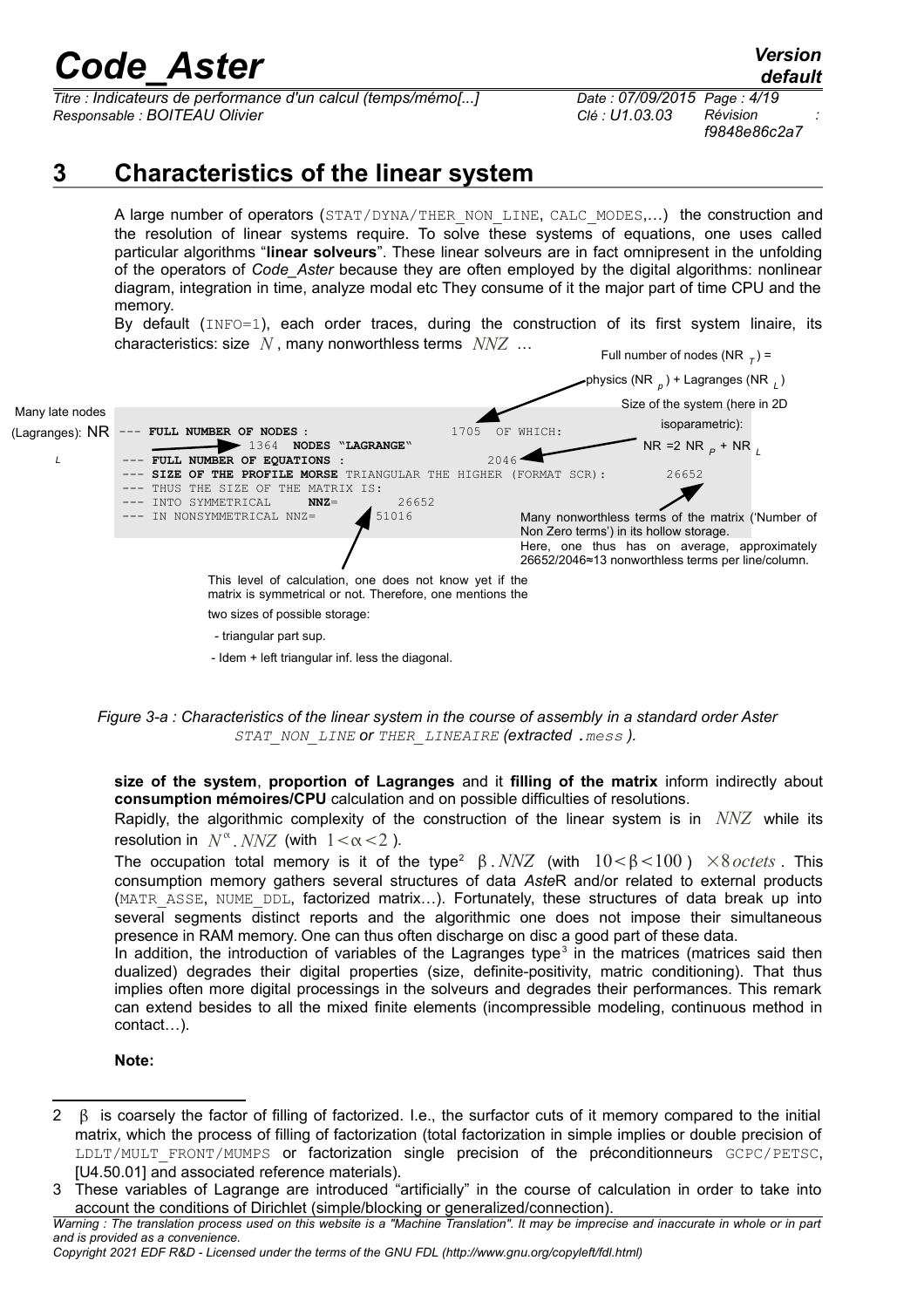*Titre : Indicateurs de performance d'un calcul (temps/mémo[...] Date : 07/09/2015 Page : 5/19 Responsable : BOITEAU Olivier Clé : U1.03.03 Révision :*

*f9848e86c2a7*

*The posting of the characteristics of the problem (figure 3.1) is carried out only once, at the beginning of order. In general, these characteristics do not change in the course of calculation. The only exceptions concern the operator STAT\_NON\_LINE with method X-FEM in great slip or the method continues in contact. For those, the profile of the matrix changes as iterations. This posting is carried out very early in the process, at the conclusion of the creation of the profile of the matrix[4](#page-4-0) Aster. The assembly of the elementary terms is not carried out yet[5](#page-4-1) . For this reason one cannot rule, a priori, on the symmetrical character or not of the matrix. In practice, it is very often symmetrical and, when it is not the case, one can symmetrize it via the option SOLVEUR/SYME.*

<span id="page-4-1"></span>5 It is enough that an elementary term is nonsymmetrical so that the assembled matrix becomes it.

*Copyright 2021 EDF R&D - Licensed under the terms of the GNU FDL (http://www.gnu.org/copyleft/fdl.html)*

<span id="page-4-0"></span><sup>4</sup> Procedure which analyzes the unknown factors of the problem (to establish the algebraic link node/ddl/unknown) and dimensions certain structures of data Aster (NUME\_DDL, MATR\_ASSE.).

*Warning : The translation process used on this website is a "Machine Translation". It may be imprecise and inaccurate in whole or in part and is provided as a convenience.*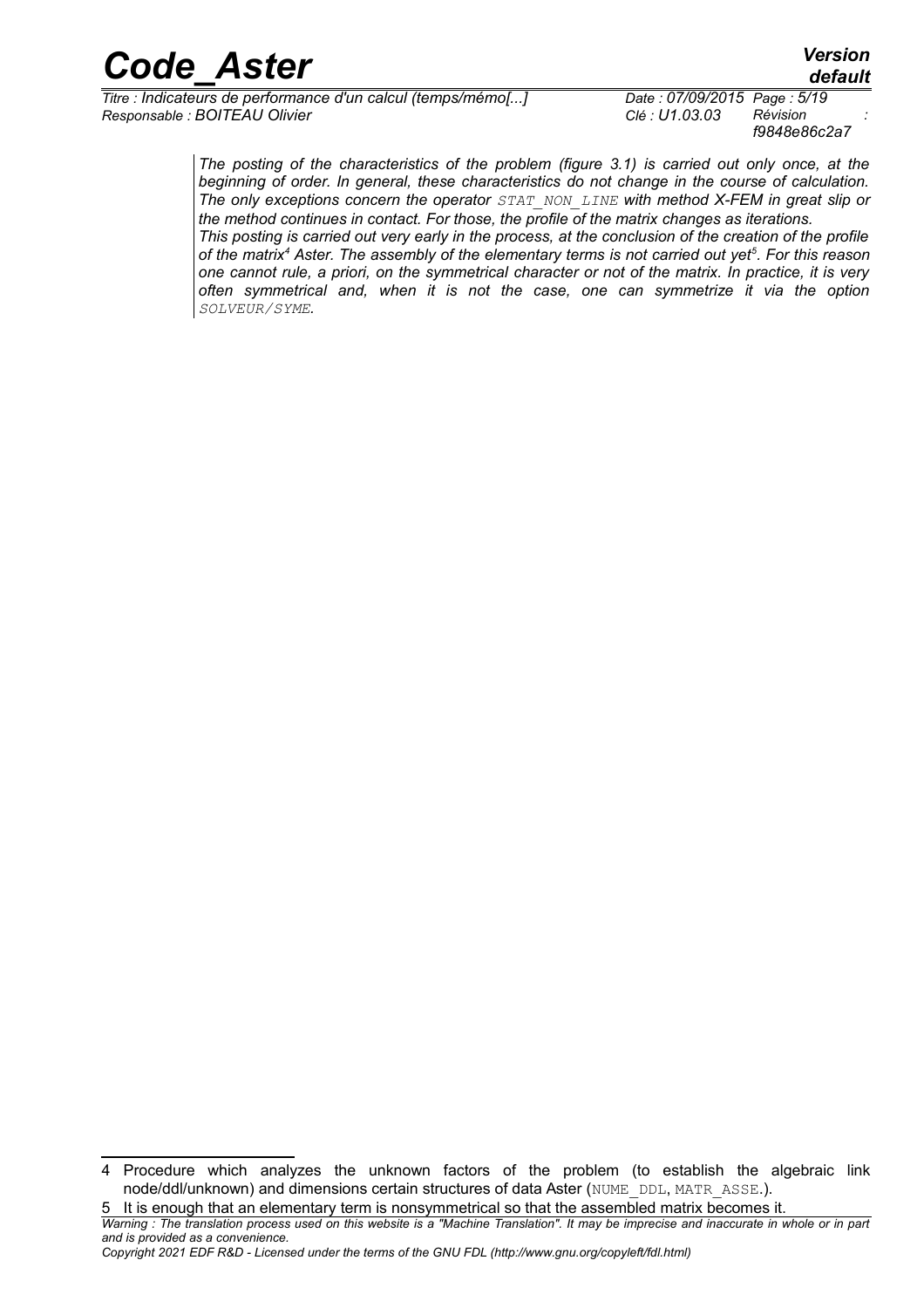## code Aster:

Titre : Indicateurs de performance d'un calcul (temps/mémo[...] Responsable : BOITEAU Olivier

Date: 07/09/2015 Page: 6/19 Clé : U1.03.03 Révision f9848e86c2a7

#### **Ventilation of spent times**  $\boldsymbol{\Delta}$

#### $4.1$ Times spent by order

Code Aster propose two reading levels to analyze the times spent by each order:

- One total level who amalgamates all the stages of calculation of the aforesaid order,
- One finer level (skeletal) which makes it possible to dissociate the principal stages.  $\bullet$

#### $4.1.1$ Total monitoring of each order

At the conclusion of each order, are traced in the file message various consumption in time<sup>6</sup> of the operator: CPU<sup>7+</sup>système (USER+SYST), system (SYST) and elapsed (ELAPS). A priori, any important drift of time SYST and/or of time ELAPSED must question (cf. §6.2).

```
FINE NO ORDERS: 0045 USER+SYST: 520.01s (SYST: 12.17s, ELAPS:
                                                              525.12s
```
Figure 4.1.1-a: Traces of total consumption in time of an order Aster (extracted from one . mess).

These times are also recapitulated, for all the orders, in the file result.

| * COMMAND<br>the control of the control of the |                      |                                                                                                                                 |        |                            | TO USE: SYSTEM: USER+SYS: ELAPSED * |
|------------------------------------------------|----------------------|---------------------------------------------------------------------------------------------------------------------------------|--------|----------------------------|-------------------------------------|
|                                                |                      |                                                                                                                                 |        |                            |                                     |
| * init (idc)                                   |                      | 2.62: 0.88:<br>distance of the                                                                                                  |        |                            | $3.50: 4.30*$                       |
| $^\star$<br>. compile                          |                      | 0.00:                                                                                                                           |        | 0.00: 0.00:                | $0.01 *$                            |
| $\star$<br>. exec compile                      |                      |                                                                                                                                 |        | $0.54: 0.03: 0.57: 0.58*$  |                                     |
| $\star$<br>. carryforward                      |                      |                                                                                                                                 |        |                            | $\vdots$ 0.03: 0.00: 0.03: 0.03 *   |
| . build<br>$\star$                             | $\ddot{\phantom{a}}$ | $0.00$ : $0.00$ : $0.00$ : $0.00$ : $0.00*$                                                                                     |        |                            |                                     |
| * BEGINNING                                    |                      | $\vdots$ 0.04; 0.05; 0.09; 0.13 *                                                                                               |        |                            |                                     |
| * PRE GIBI                                     |                      | 10.75:                                                                                                                          | 1.89:  |                            | $12.64: 12.69*$                     |
| * LIRE MAILLAGE                                |                      | 27.92:                                                                                                                          | 0.13:  |                            | $28.05: 28.37*$                     |
| * DEFT MATERIAU                                |                      | 0.01:                                                                                                                           |        | $0.00: 0.01: 0.01 *$       |                                     |
| * AFFE MATERIAU                                |                      | 0.04:                                                                                                                           | 0.01:  |                            | $0.05$ : $0.05$ *                   |
| * AFFE MODELE                                  |                      | 5.48:                                                                                                                           | 0.08:  | 5.56:                      | $5.57 *$                            |
| * AFFE CHAR MECA                               |                      | 0.52:                                                                                                                           | 0.02:  | 0.54:                      | $0.54$ *                            |
|                                                |                      |                                                                                                                                 |        |                            |                                     |
| * MECA STATIOUE                                |                      | $\begin{array}{ccccccccc}\n & \cdots & & \cdots & & \cdots \\ \vdots & & 2249.89 & & 18.55 & & 2268.44 & & 2271.87 \end{array}$ |        |                            |                                     |
| * TEST RESU                                    |                      |                                                                                                                                 |        | $0.01: 0.01: 0.02: 0.01 *$ |                                     |
| $*$ FINE                                       |                      | $0.11: 0.01: 0.12: 0.17*$                                                                                                       |        |                            |                                     |
| * . share Supervisor                           |                      | $\cdot$ 3.37: 0.94: 4.31: 5.21 *                                                                                                |        |                            |                                     |
| $^{\star}$ . sdveri                            |                      | 0.68:                                                                                                                           |        | $0.01: 0.69: 0.73*$        |                                     |
| . share FORTRAN                                |                      | 4600.81:                                                                                                                        |        | 39.42: 4640.23: 4650.96 *  |                                     |
|                                                |                      |                                                                                                                                 |        |                            |                                     |
| * TOTAL JOB                                    | <b>Service</b> State | 4604.18:                                                                                                                        | 40.36: | 4644.54:                   | $4656.18*$                          |
|                                                |                      |                                                                                                                                 |        |                            |                                     |

Figure 4.1.1-b: Total consumption in times of all the orders Aster (extracted from one . resu).

### 4.1.2 Fine monitoring of each order

**ventilation of spent times** (USER+SYST, SYST, ELAPS) according to the various stages of calculation (elementary calculation, assembly, digital factorization...) is carried out at the conclusion of each operator implying the construction and/or the resolution of linear systems (for example STAT NON LINE and CALC CHAMP). By default, one displays synthetic values ( $niv=1$ ). Indeed, this description of spent times can be declined according to various reading levels via the parameter MESURE TEMPS/NIVE DETAIL orders DEBUT/POURSUITE.

A priori, any important drift of time SYST and/or of time ELAPS must question (cf. §6.2).

<span id="page-5-1"></span><span id="page-5-0"></span><sup>6</sup> Time CPU measures the execution of the sources of code (C, FORTRAN, python). Time system takes into account the calls subjacent systems (access disque/RAM...). Time elapsed includes the two precedents and measurement past real time ("wall clock"). Time CPU is called here TO USE.  $\overline{7}$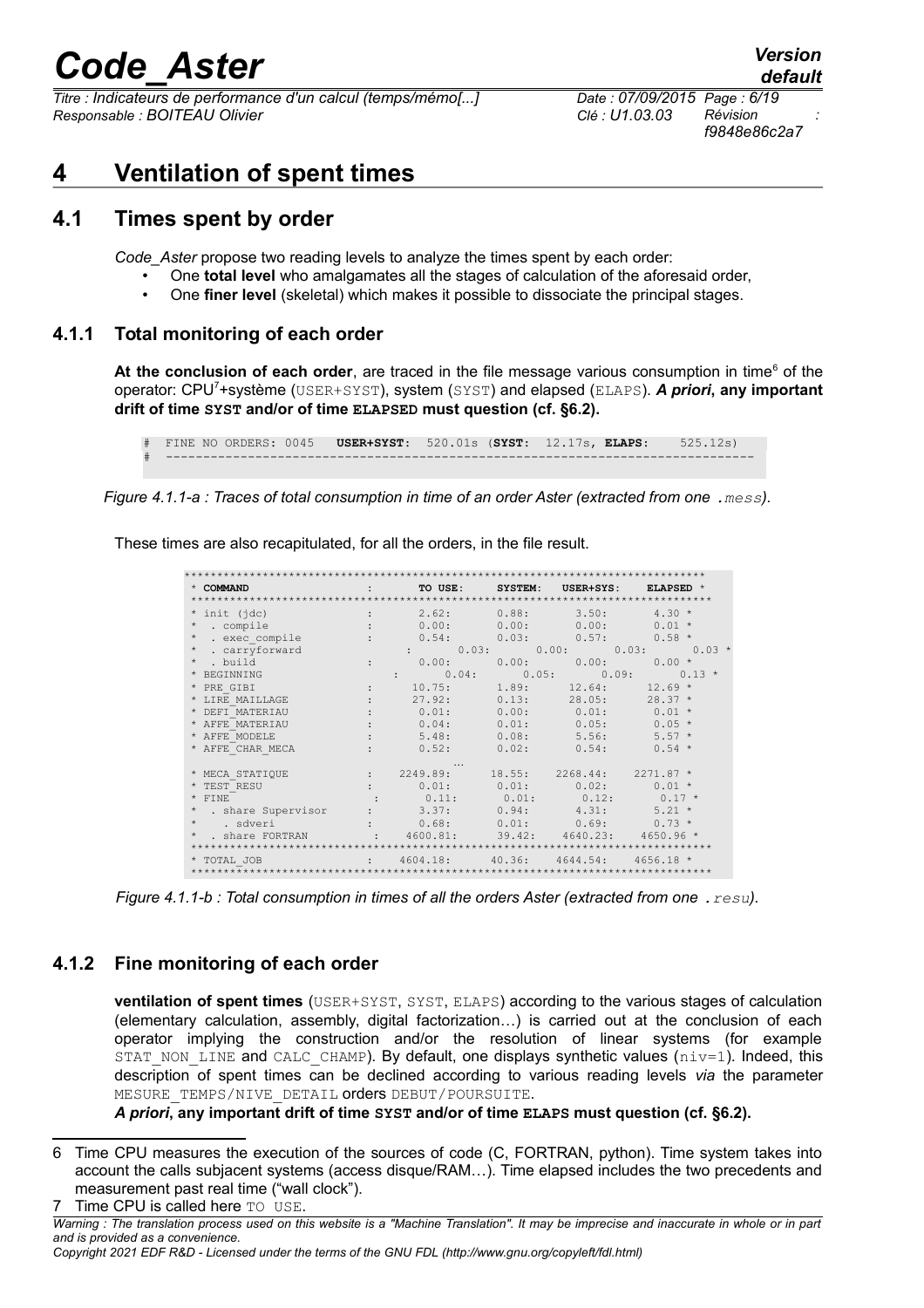| <b>Code Aster</b>                                                                                 |  | <b>Version</b><br>default |
|---------------------------------------------------------------------------------------------------|--|---------------------------|
| the distribution of the complete service of the control distribution of the form of the f<br>$-1$ |  |                           |

*Titre : Indicateurs de performance d'un calcul (temps/mémo[...] Date : 07/09/2015 Page : 7/19 Responsable : BOITEAU Olivier Clé : U1.03.03 Révision :*

*f9848e86c2a7*

Let us detail the levels of impressions of MESURE\_TEMPS/NIVE\_DETAIL=niv (**défaut=1)**:  $\ln v = 0$ . No impression relating to monitoring at the end of each order,

 $\ln v =1$ , Synthetic impressions of the three types of time for elementary calculations/assemblies and the resolution of associated linear systems:

#1.**Resolution.des.systemes.lineaires**........ CPU. (USER+SYST/SYST/ELAPS): … 7.52… 0.79. 11.22 #2.**Calculs.elementaires.et.as semblages**… CPU. (USER+SYST/SYST/ELAPS):. .15.07… 0.70… 15.77

*Figure 4.1.2-a : Consumption in time in an order Aster type STAT\_NON\_LINE or CALC\_CHAMP with niv=1 into sequential (extracted from one .mess).*

 $\pi$ iv =2, Detailed impressions of times for the two large classes of calculations: elementary calculations/assemblies and resolution of associated linear systems. This kind of information can inform as for the impact of a modification of the command file or parameters of launching of calculation (memory, parallelism…). For example, knowing that parallelism MPI potentially allows to decrease (cf Doc. U2 dedicated) that stages 1.3/1.4/2, **that is not very useful to parallel a calculation<sup>[8](#page-6-0)</sup> on tens of** processors if the stage  $1.2$  takes 20% of total time<sup>[9](#page-6-1)</sup>!

**#1.Resolution.des.systemes.lineaires**......... CPU. (USER+SYST/SYST/ELAPS): … 7.72… 0.82… 8.72 #1.1.Numerotation, .connectivity .de.la.ma trice CPU. (USER+SYST/SYST/ELAPS): … 0.21… 0.02… 0.31 #1.2.Factorisation.symbolic ................. CPU. (USER+SYST/SYST/ELAPS): … 0.58… 0.05… 1.28 #1.3.Factorisation.numeric. (ou.precond.)….CPU. (USER+SYST/SYST/ELAPS): … 6.78… 0.73… 7.71 #1.4.Resolution ............................... CPU. (USER+SYST/SYST/ELAPS): … 0.15… 0.02… 0.35 **# 2.Calculs.elementaires.et.as semblages**........ CPU. (USER+SYST/SYST/ELAPS):. .28.87… 0.64… 29.47 #2.1.Routine.calcul ........................... CPU. (USER+SYST/SYST/ELAPS):. .26.61… 0.56… 26.61 #2.1.1.Routines.te00ij ........................ CPU. (USER+SYST/SYST/ELAPS):. .24.58… 0.07… 25.78 #2.2.Assemblages .............................. CPU. (USER+SYST/SYST/ELAPS): … 2.26… 0.08… 3.36 #2.2.1.Assemblage.matrices .................... CPU. (USER+SYST/SYST/ELAPS): … 2.02… 0.06… 3.12 #2.2.2.Assemblage.seconds.membres ............. CPU. (USER+SYST/SYST/ELAPS): … 0.24… 0.02… 0.37

*Figure 4.1.2-b : Consumption in time in a standard order Aster STAT\_NON\_LINE or CALC\_CHAMP with niv=2 into sequential (extracted from one .mess).*

 $\pi$ iv =3, Idem that  $\pi$ iv=2 but the impression is made for each step of time or increment of calculation.

**In parallel mode MPI** (cf Doc. U2 on parallelism or Doc. U4.50.01), one adds the median value, on all the processors, of the times spent like their standard deviation. This information is interesting to locate**possible imbalances of loads**. They can be due to a distribution of data<sup>[10](#page-6-2)</sup> nonhomogeneous of many meshs, in term of complexity of law of behavior, in access report to the structures of data…

```
#1.Résolution.des.systèmes.linéaires .......... CPU. (USER+SYST/SYST/ELAPS): … 0.29… 0.00… 0.35
  ….(average….diff. .procs)................ CPU. (USER+SYST/SYST/ELAPS): … 0.30… 0.00… 0.47
     …. (variation-type.diff. .procs)....... CPU. (USER+SYST/SYST/ELAPS): … 0.01… 0.00…
0.05
```
*Figure 4.1.2-c : Consumption in time in a standard order Aster STAT\_NON\_LINE or CALC\_CHAMP with niv=1 in parallel mode MPI (extracted from one .mess ).*

<span id="page-6-0"></span><sup>8</sup> That all the same will make it possible to lower consumption in time and the quantity of memory necessary for the construction and the resolution of the linear system. As a result, the other features such contactfriction could be some (a little) accelerated because they would lay out thus of more than place in RAM.

<span id="page-6-1"></span><sup>9</sup> The saving of time (speed-up) is limited to a factor 5, even on hundreds of processors!

<span id="page-6-2"></span><sup>10</sup> In the flood of distributed data of JEVEUX or of possible parallel external tools (MUMPS, PETSC).

*Warning : The translation process used on this website is a "Machine Translation". It may be imprecise and inaccurate in whole or in part and is provided as a convenience.*

*Copyright 2021 EDF R&D - Licensed under the terms of the GNU FDL (http://www.gnu.org/copyleft/fdl.html)*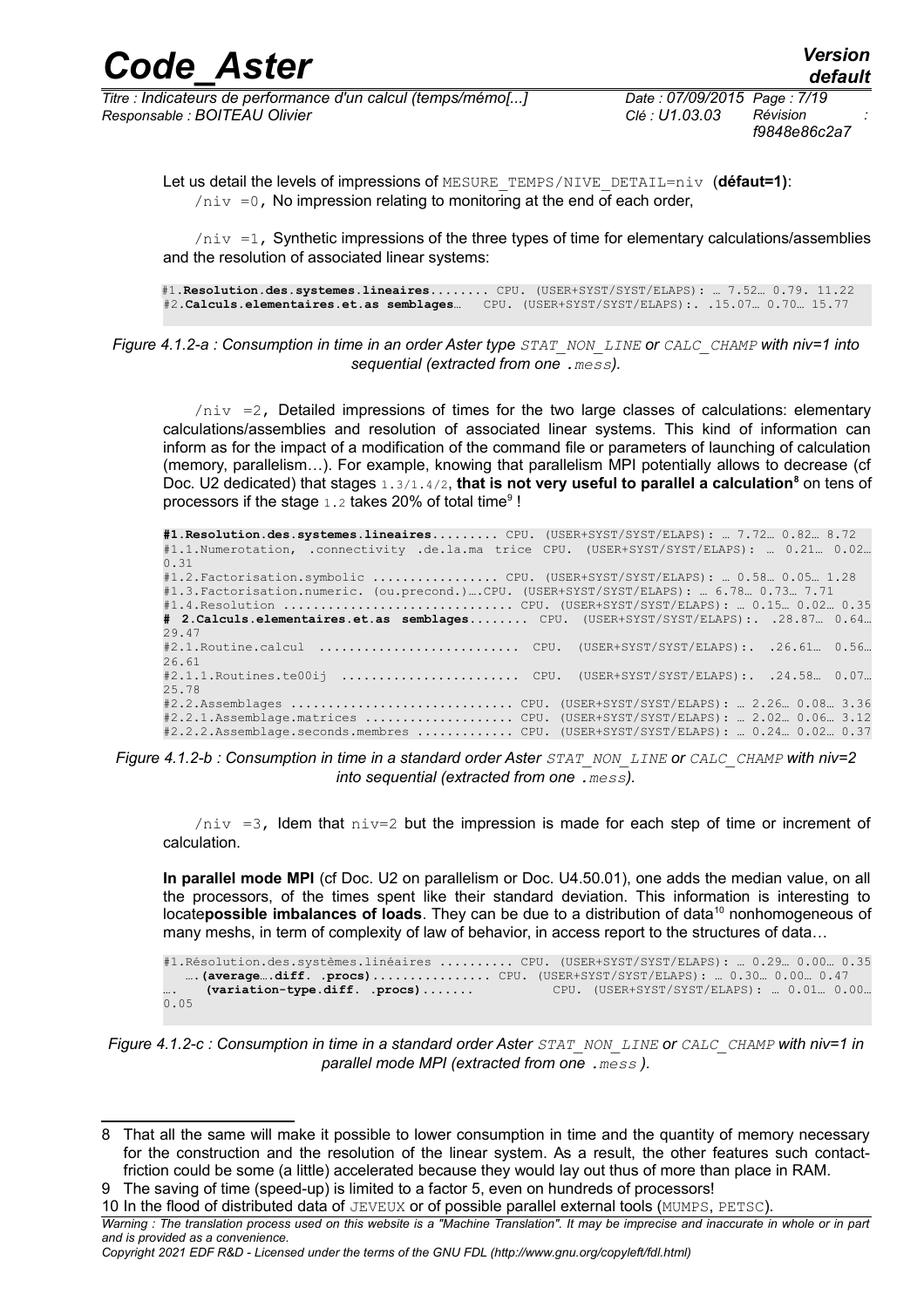*Titre : Indicateurs de performance d'un calcul (temps/mémo[...] Date : 07/09/2015 Page : 8/19 Responsable : BOITEAU Olivier Clé : U1.03.03 Révision :*

*f9848e86c2a7*

*default*

In addition, it happens that the manager memory of*Aster* (JEVEUX) **discharge of the objects on disc** to release from RAM (cf. §5.1). According to the hardware configuration, the load machine and the size of the problem, these unloadings are likely to slow down in a considerable way unfolding of calculation. **When unloadings occurred, during an operator, one traces the office plurality of their spent times** (USER+SYST, SYST, ELAPS) at the end of the operator. That makes it possible thereafter to refine possible diagnoses (cf. §6.2).

#4 **Unloading of the memory on disc** CPU (USER+SYST/SYST/ELAPS): 0.04 0.04 0.04

*Figure 4.1.2-d : Overcosts in times which had with unloadings on disc of JEVEUX (extracted from one .mess).* 

#### **Note:**

*One recapitulates recovered total volume and the number of occurrences of this mechanism at the end of the file message (cf. §5 .1).* 

### **4.2 Total spent times**

At the end of the file message are traced systematically **the sum of consumption** CPU, CPU+SYST, SYST and the remainder of time not used (between the time mentioned by the user in *Astk* and time CPU+SYST).

*A priori* **, any important drift of time SYSTEM must question (cf. § 6.2).**

<I> < **INFORMATION TIME EXECUTION** > (IN SECOND) TOTAL TIME CPU .............. 2160.55 TIME CPU TO USE TOTAL ......... 2099.33 TIME CPU TOTAL SYSTEM ...... 61.22 TIME CPU REMAINING ........... 439.45

### **4.3 Typical case of DYNA/STAT\_NON\_LINE**

In these orders of static dynamics/nonlinear, one traces out of standard (INFO=1) **for each step of time or increment of calculation**, in supplement of the table of the reduction of the residues (the level of details is managed by the keyword POSTING orders):

- Stored fields (selected by the keyword FILING),
- The ventilation of spent times CPU and, possibly, the iteration count associated (e.g. process of Newton),
- Blocks of dedicated postings (e.g. contact-discrete).

**filing of the fields can be expensive in time (especially in parallel) and in memory**. It is thus to be interesting to analyze the list of the fields filed so if required limiting them.



*Warning : The translation process used on this website is a "Machine Translation". It may be imprecise and inaccurate in whole or in part and is provided as a convenience.*

*Copyright 2021 EDF R&D - Licensed under the terms of the GNU FDL (http://www.gnu.org/copyleft/fdl.html)*

*Figure 4.2-a : Total consumption in time of a calculation (extracted from a .mess).*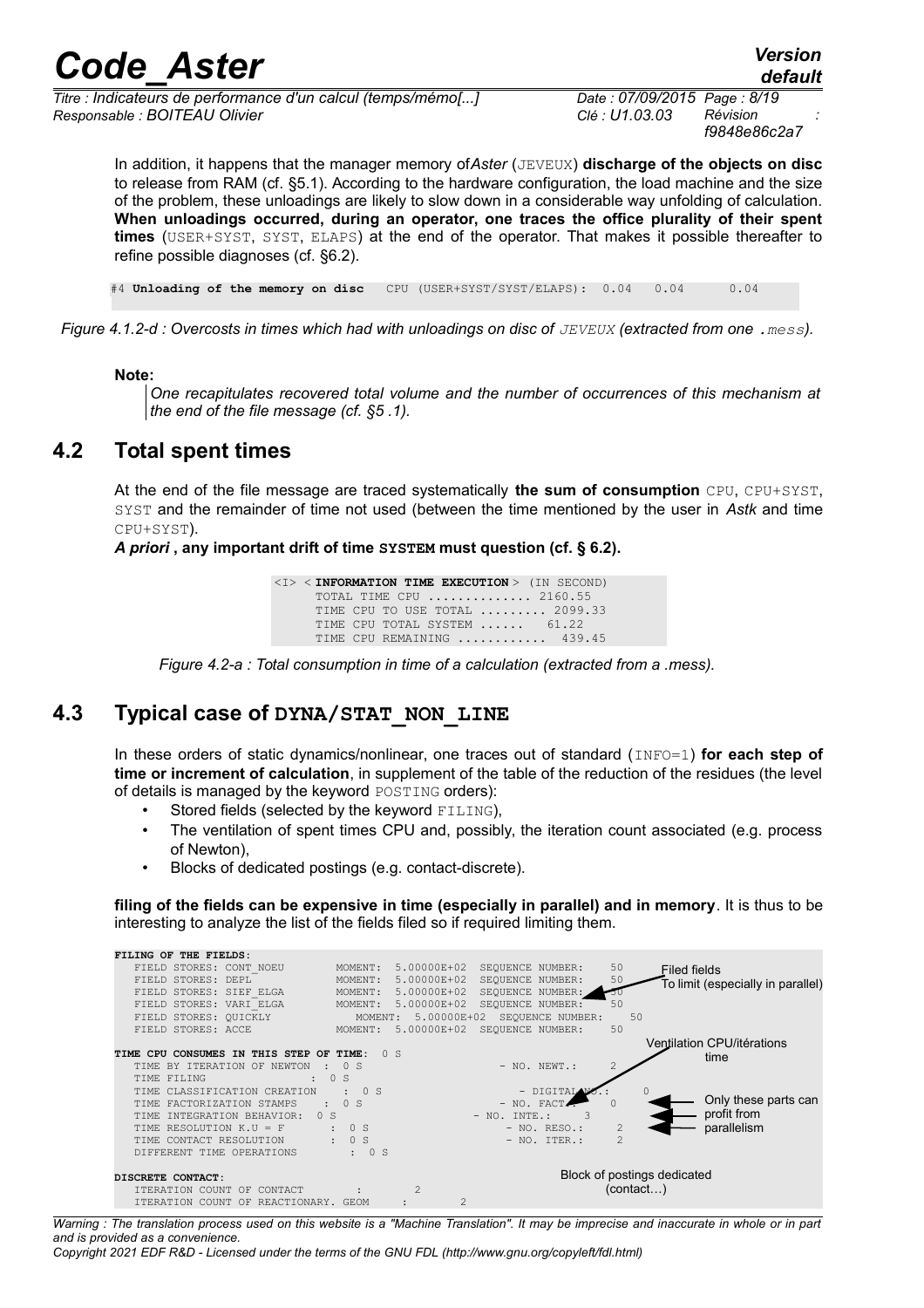| <b>Code Aster</b>                                            |                             | <b>Version</b><br>default |  |
|--------------------------------------------------------------|-----------------------------|---------------------------|--|
| Titre : Indicateurs de performance d'un calcul (temps/mémo[] | Date: 07/09/2015 Page: 9/19 |                           |  |
| Responsable : BOITEAU Olivier                                | Clé : U1.03.03              | Révision                  |  |

*default*

*Titre : Indicateurs de performance d'un calcul (temps/mémo[...] Date : 07/09/2015 Page : 9/19 f9848e86c2a7*

|                       |  | FINAL NUMBER OF CONNECTIONS OF CONTACT : |             |  |             |  |  |
|-----------------------|--|------------------------------------------|-------------|--|-------------|--|--|
| TOTAL TIME PAIRING    |  |                                          | $\cdot$ 0 S |  |             |  |  |
| TOTAL TIME RESOLUTION |  |                                          |             |  | $\cdot$ 0 S |  |  |
|                       |  |                                          |             |  |             |  |  |



**At the end of the operator the total statistics on all the transient are summarized**. These times CPU find themselves in the total statistics of end of operator mentioned in the preceding paragraph. On the other hand, their granularity finer and is adapted at the various stages of the operator.

| <b>ITERATION COUNT OF NEWTON : 200</b><br><b>ITERATION COUNT OF CONTACT</b> (Algorithm) : 456<br>: 200<br>$\cdot$ 9 S                                                                                                                                                                                                                                                                                      | MANY STEPS OF TIME : 100                |  |  |
|------------------------------------------------------------------------------------------------------------------------------------------------------------------------------------------------------------------------------------------------------------------------------------------------------------------------------------------------------------------------------------------------------------|-----------------------------------------|--|--|
| ITERATION COUNT OF CONTACT (GEOM) : 200<br>NUMBER OF CREATION OF CLASSIFICATION :<br>NUMBER OF FACTORIZATION OF MATRIX : 2<br>NUMBER OF INTEGRATION OF BEHAVIOR : 201<br>NUMBER OF RESOLUTION $K.U = F$<br>TIME FOR CLASSIFICATION CREATION : 10 S<br>TIME FOR FACTORIZATION STAMPS : 100 S<br>TIME FOR INTEGRATION BEHAVIOR : 3 m 8 S<br>TIME FOR RESOLUTION K.U = F<br>TIME FOR CONTACT (PAIRING) : 17 S |                                         |  |  |
|                                                                                                                                                                                                                                                                                                                                                                                                            |                                         |  |  |
|                                                                                                                                                                                                                                                                                                                                                                                                            |                                         |  |  |
|                                                                                                                                                                                                                                                                                                                                                                                                            |                                         |  |  |
|                                                                                                                                                                                                                                                                                                                                                                                                            |                                         |  |  |
|                                                                                                                                                                                                                                                                                                                                                                                                            |                                         |  |  |
|                                                                                                                                                                                                                                                                                                                                                                                                            |                                         |  |  |
|                                                                                                                                                                                                                                                                                                                                                                                                            |                                         |  |  |
|                                                                                                                                                                                                                                                                                                                                                                                                            |                                         |  |  |
|                                                                                                                                                                                                                                                                                                                                                                                                            |                                         |  |  |
|                                                                                                                                                                                                                                                                                                                                                                                                            |                                         |  |  |
|                                                                                                                                                                                                                                                                                                                                                                                                            | TIME FOR CONTACT (ALGORITHM) : 2 m 30 S |  |  |

*Figure 4.3-b : Total statistics with resulting from DYNA/STAT\_NON\_LINE with INFO=1 (extracted from one .mess).*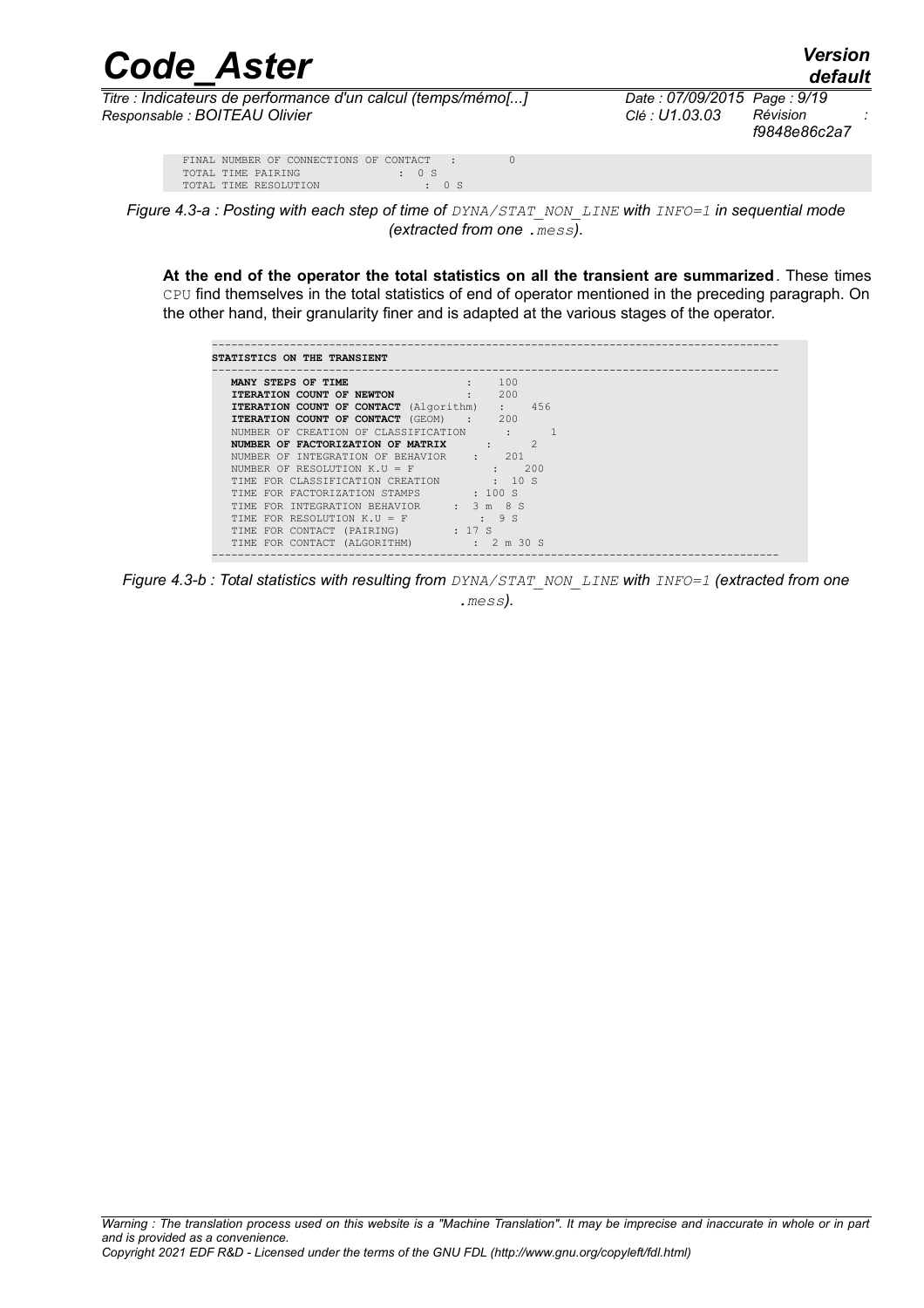*Titre : Indicateurs de performance d'un calcul (temps/mémo[...] Date : 07/09/2015 Page : 10/19 Responsable : BOITEAU Olivier Clé : U1.03.03 Révision :*

*f9848e86c2a7*

## **5 Consumption RAM memory**

At every moment, L**RAM memory used has by** *Code\_Aster* can be the office plurality of three components.

- **memory allocated directly by the sources of the code.** It is mainly about that allocated by **the software package JEVEUX**[D6.02.01] to manage all the structures of F77 data of the code. This software package also makes it possible to discharge on disc these objects (Out-Of-Core functionality). According to the size of the problem, that of RAM and recommendations of the programmer, JEVEUX carry out data exchanges more or less marked between the disc and RAM.
- **memory used by an external software** solicited by calculation *Aster* (MUMPS/PETSc, METIS/SCOTCH, LOBSTER, MISS3D…). Most external software function in In-Core. I.e. they do not manage directly the possible overflows report and that they sub-contract this task with the operating system. Others, like the linear solvor MUMPS, are potentially OOC and they explicitly manage to them-even unloading on disc of certain large objects (cf keyword SOLVEUR/GESTION MEMOIRE<sup>[U4.50.01]</sup>).
- **memory required by the system** (loading of part of achievable, network layer in parallel...) and by the supervisor and the bookstores Python.

When an operator is used *Code* Aster requiring the construction and the resolution of linear systems (e.g. STAT\_NON\_LINE or CALC\_MODES), **the limitations memories are often imposed by the linear** solvor (cf [U4.50.01] [U2.08.03]). When it acts internal solveurs (LDLT, MULT\_FRONT, GCPC), their RAM consumption is found in postings JEVEUX. On the other hand, when one uses an external product (MUMPS or PETSC), it is then necessary to take account of its own consumption (which replaces that mainly of JEVEUX).





## **5.1 Calibration memory of a calculation**

It is often interesting to gauge on the level RAM report a calculation *Aster.* That can, for example, to make it possible to optimize its placement in a class batch (sequential or parallel) or quite simply to avoid its brutal stop because of a defect of memory. With this intention, one can proceed as follows:

- **Stage n°1** : to locate in the course of calculation the operator who seems more dimensioning in the face of problem (it is often it STAT/DYNA\_NON\_LINE or it CALC\_MODES ... treating the largest model).
- **Stage n°2:** if it is not the case, to parameterize the block SOLVEUR of this operator with METHODE=' MUMPS' and GESTION MEMOIRE=' EVAL'. At the conclusion of the calibration, if required to think of giving the old parameter setting.
- **Stage n°3:** to launch calculation such as it is with parameters modest report and times compared to usual consumption of this kind of calculation. Indeed, with this option,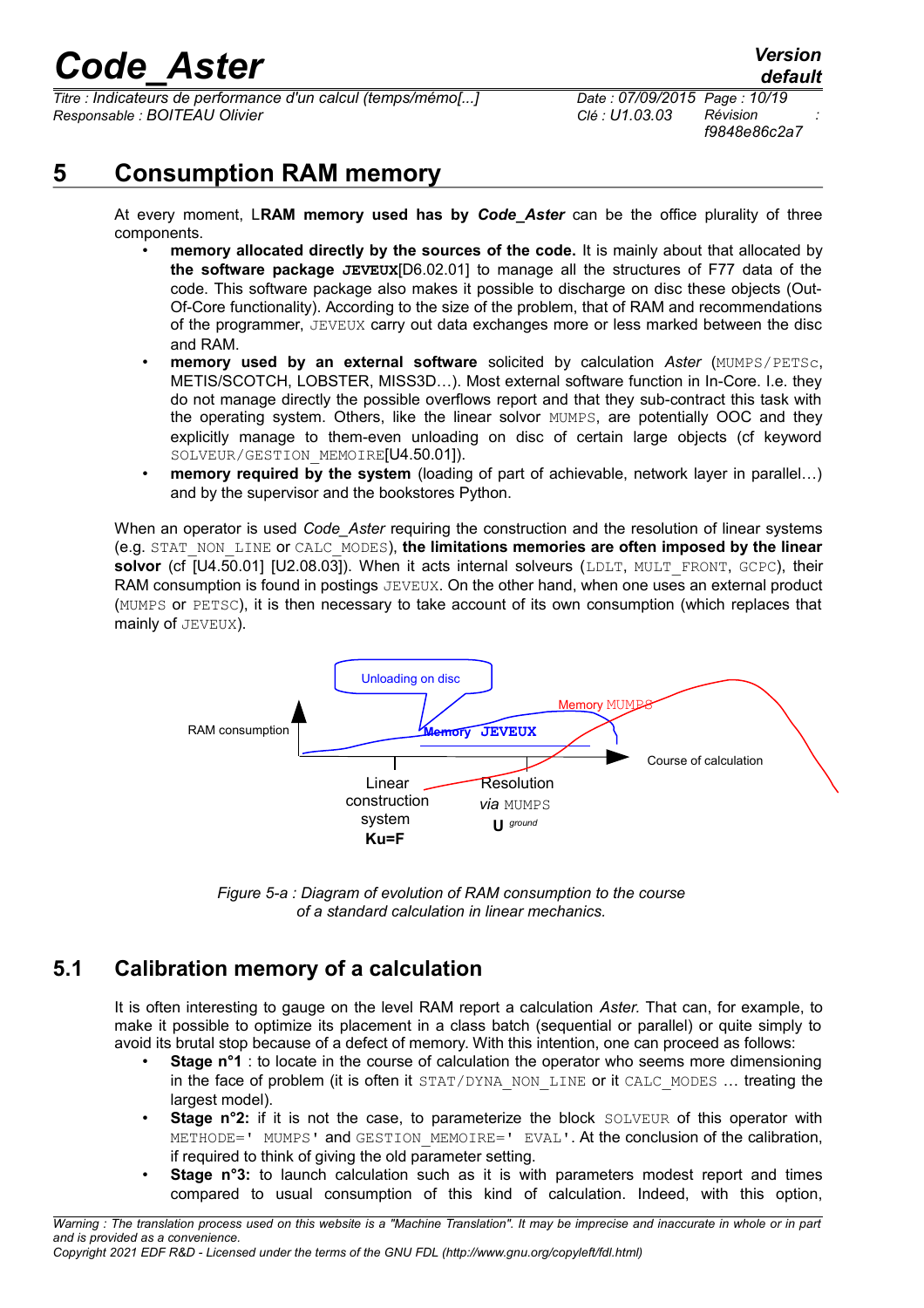| <b>Code Aster</b>                                            |                              | <b>Version</b><br>default |  |
|--------------------------------------------------------------|------------------------------|---------------------------|--|
| Titre : Indicateurs de performance d'un calcul (temps/mémo[] | Date: 07/09/2015 Page: 11/19 |                           |  |
| Responsable : BOITEAU Olivier                                | Clé : U1.03.03               | Révision<br>f98480860227  |  |

Code Aster just will build the first linear system of the operator and will transmit it to MUMPS for analysis. This last will not carry out its stage the expensive one (in time and especially in memory) of digital factorization. Once this completed analysis, estimated memory of MUMPS (  $MUE_{IC}$  and  $MUE_{OOC}$  ), united with that of JEVEUX (  $JE_{OOC}$  ), are traced in the file message (cf appears 5.1-a). Then calculation stops in FATAL ERROR in order to allow to pass as soon as possible at the following stage.



Figure 5.1-a : Posting in the file message in mode 'EVAL.

#### • Stage n°4: exploitation of estimated the reports themselves.

To start again calculation with linear solvor MUMPS, one directly has access to the values "floor" of the RAM memory essential to calculation. One distinguishes two cases according to the memory way of managing from MUMPS chooses: In-Core (value  $max(JE_{\text{OOC}},MUE_{\text{IC}})$  if GESTION MEMOIRE= ' IN CORE ') or Out-Of-Core (value  $max(JE_{\text{occ}},MUE_{\text{occ}})$  if GESTION MEMOIRE= ' OUT OF CORE '). According to the machine/the classes batch which one lays out, it is thus necessary to start again complete calculation by modifying also possibly this parameter of the block SOLVEUR.

These estimated are established for a computer set-up and digital data: material platform, bookstores, many processes MPI, renumerotor, preprocessings...

Stage n°4bis: on the other hand, if one wishes to start again calculation while changing linear solvor or one of the digital parameters, it is more difficult to deduce estimated the adapted memory from it. The combinative one and the variability of the possibilities is too important. One can however propose some empirical rules (in sequential mode). Coarsely, so instead of METHODE=' MUMPS' one chooses 'MULT FRONT'estimated the memory should remain licit (with RENUM=' METIS' value by default). With 'LDLT', this figure must be significantly re-examined upwards. With 'PETSC' / 'GCPC' +' LDLT SP', it undoubtedly be reduced to can  $max(JE_{\text{OOC}}, MUE_{\text{ICOOC}}/2)$ . With 'PETSC'/'GCPC'+' LDLT INC' it can undoubtedly be reduced to a factor time  $JE_{OOC}$  according to the level of filling of the preconditionnor (keyword NIVE REMPLISAGE cf [R6.01.02]).

Stage n°5: to start again complete calculation by possibly modifying the parameter setting of the block SOLVEUR and by parameterizing Astk with the value deduced at the stage n°4 (finely "Total memory (Mo)" figure 5.2-b).

#### Note:

This procedure of calibration memory of a study is available only since the restitution of the keyword SOLVEUR/GESTION MEMOIRE (starting from the version v11.2 of Code Aster). For versions more old, if calculation were already launched (and if one has an exploitable file of message), one can, has minimum, to prudently begin again like optimal estimate of the memory required, the greatest value on all the processors of  $V_{\text{mpeak}}$  last operator. If not, it is necessary to proceed as mentioned in the previous versions of this document:

Stage n°1: as above.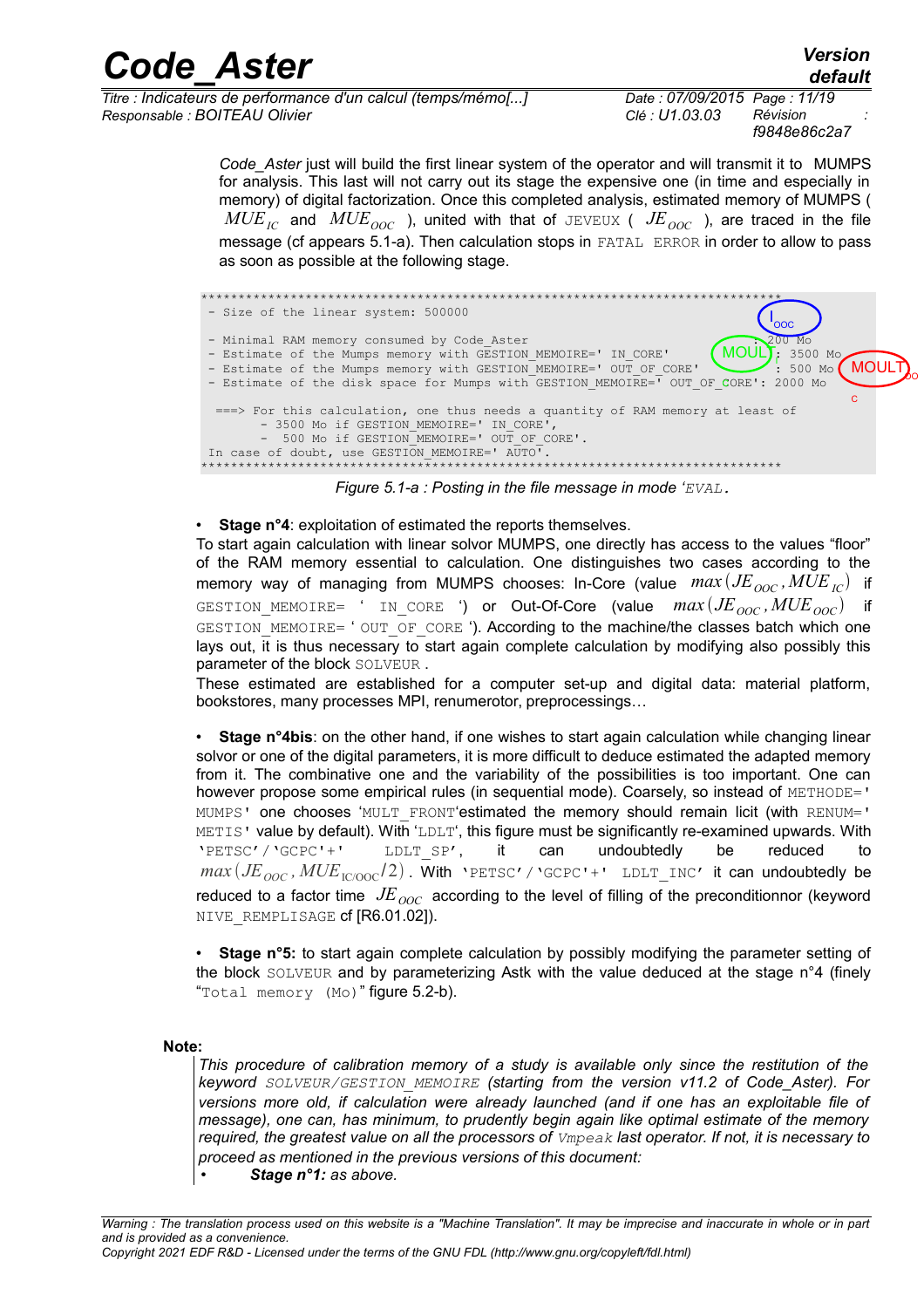*Titre : Indicateurs de performance d'un calcul (temps/mémo[...] Date : 07/09/2015 Page : 12/19 Responsable : BOITEAU Olivier Clé : U1.03.03 Révision :*

• *Stage n°2: to parameterize the block SOLVEUR with METHODE=' MUMPS', ' OUT\_OF\_CORE'=' OUI' and INFO=2 .*

• *Stage n°3: to launch calculation by limiting consumption in time (for example, with little step of time or little research clean modes).*

• *Stage n°4: according to the memory way of managing of necessary MUMPS (IC or OOC), to take the maximum of estimate MUMPS and consumption JEVEUX .*

### **5.2 Consumption memory JEVEUX**

**elements to quantify consumption memory of JEVEUX** are traced at the end of each operator *Aster* (cf appears 5.2-a). Rapidly, one can clarify them in the following way:

- *JEOOC* provides **minimal size** ('Minimum') **for of which with need JEVEUX to function to this operator**. It will be then completely Out-Of-Core (OOC). In on this side this value, calculation is not possible (in the configuration selected).
- $JE_{IC}$  provides a lower limit ('Optimum'), to this operator, memory JEVEUX necessary to function completely in In-Core (IC):  $J\!E_{\,IC}^{'}$  . With at least this value of RAM memory parameterized in Astk (cf. *MEM ASTK* ), calculation will proceed in an optimal way: there is no risk of orderly due to a lack of memory and the accesses to the structures of data purely Aster are slowed down little by unloadings on disc.

These two figures are inevitably lower than the total bill of devoted RAM memory with calculation (parameterized in *Astk* ), noted *MEM ASTK* .



<sup>#</sup> **Statistics memory (Mo)**: 15521.78/8920.14/1603.77/248.27 (VmPeak/VmSize/Optimum/Minimum)



*Figure 5.2-b : Parameter setting in Astk of the memory RAM.*

### **Note:**

*If there were no total mechanism of release (cf paragraph below),*  $JE<sub>IC</sub>$  *represent truly the memory JEVEUX required to function in IC. If not, this last estimate must be close to the sum[11](#page-11-0)*  $J\!E}_{IC}^{'}$   $=$   $J\!E_{IC}$   $+$  . "average profit gotten by each release". It is not thus used for nothing (if one *does not use an external product) to parameterize calculation with a value much higher than*  $J{E}^{'}_{IC}$  .

**During the parameter setting of calculation, it is thus necessary to establish a compromise between its speed and its consumption memory**. By treating on a hierarchical basis consumption memories of all the orders, one can locate that which dimensions calculation. With configuration of

<span id="page-11-0"></span>11 A strategy to determine the point of IC operation exactly for JEVEUX is to increase the value gradually of *MEM ASTK* The value of *JEIC* must then increase. As soon as it does not move any more, it is that one

reached the point of optimal operation allowing  $\text{JEVEUX}$  to function completely in IC:  $\text{J\!E}^{'}_{IC}$  .

*Warning : The translation process used on this website is a "Machine Translation". It may be imprecise and inaccurate in whole or in part and is provided as a convenience.*

*Copyright 2021 EDF R&D - Licensed under the terms of the GNU FDL (http://www.gnu.org/copyleft/fdl.html)*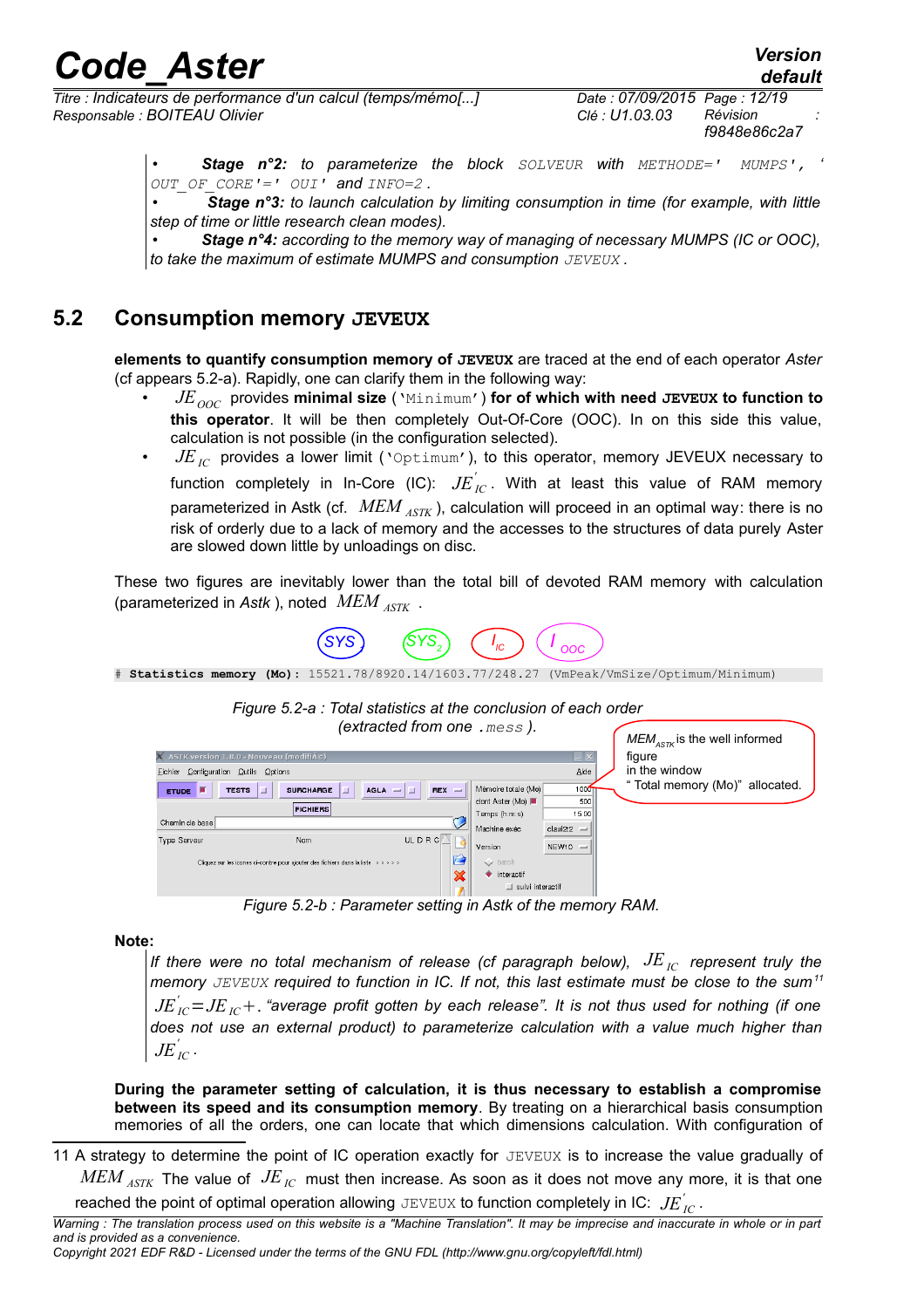*Titre : Indicateurs de performance d'un calcul (temps/mémo[...] Date : 07/09/2015 Page : 13/19*  $Responsible : BOITEAU$  Olivier

*f9848e86c2a7*

calculation fixed (many processors), plus the memory capacity reserved for JEVEUX will be large, more calculation will be In-Core (IC) and thus more it will be fast. One can also, according to the contingencies of the queues batch, to cut out his calculation into different CONTINUATION so as to blend and thus optimize the parameter settings "time calculation/memory".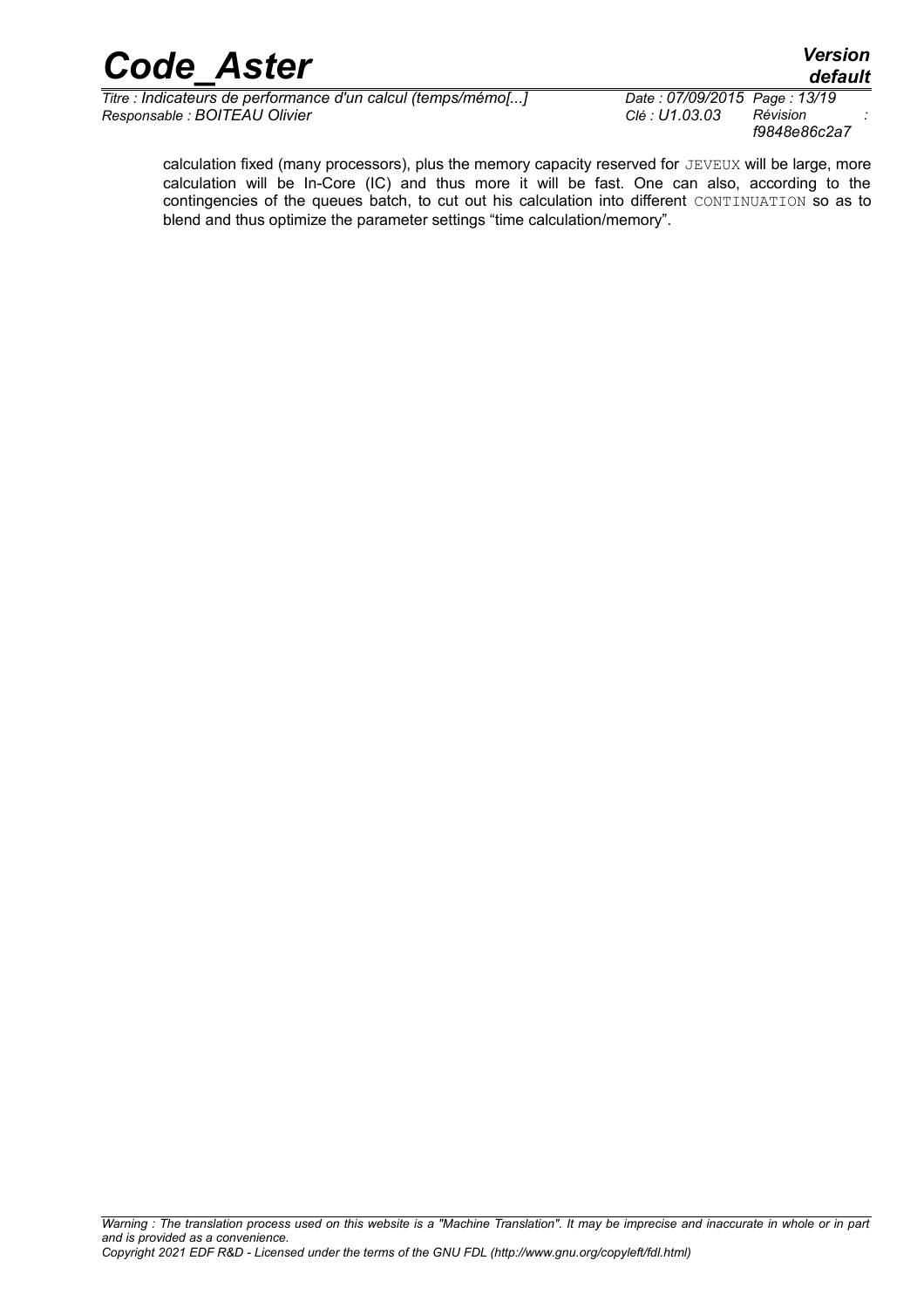*Titre : Indicateurs de performance d'un calcul (temps/mémo[...] Date : 07/09/2015 Page : 14/19 Responsable : BOITEAU Olivier Clé : U1.03.03 Révision :*

*f9848e86c2a7*



*Figure 5.2-c : Significance of postings related to JEVEUX in the file message.*

In the course of calculation, **JEVEUX can discharge most of the objects from RAM on the disc**. This mechanism is:

- Automatic (there is no more enough RAM space to create an object or to repatriate it),
- Managed by the programmer (e.g. call to this mechanism of release right before vielding the hand to MUMPS).

The statistics concerning this mechanism are recapitulated at the end of the file message (cf. §5.2-d) for the whole of the orders. Obviously, more this mechanism intervenes (and on large released volumes of memory), more calculation is some slowed down (time system and elapsed which grow and stable time CPU). This phenomenon can be accentuated in parallel mode (applications simultaneous memories) according to the distribution of the processors on the nodes of calculation and according to the characteristics of the machine.

| STATISTICS CONCERNING THE DYNAMIC ALLOCATION:<br>1604<br>MAXIMUM SIZE CUMULEE<br>Mo.<br>52117<br>Mo.<br>CUMULEE LIBEREE<br>STZE.<br>1088126<br>FULL NUMBER OF ALLOWANCES<br>1088126<br>FULL NUMBER OF RELEASES<br>CALLS TO THE MECHANISM OF RELEASE:<br>SIZE MEMORY CUMULEE RECUPEREE<br>Mc<br>OF THE READINGS<br>VOLUME.<br>Mo. |
|----------------------------------------------------------------------------------------------------------------------------------------------------------------------------------------------------------------------------------------------------------------------------------------------------------------------------------|
|                                                                                                                                                                                                                                                                                                                                  |
|                                                                                                                                                                                                                                                                                                                                  |
|                                                                                                                                                                                                                                                                                                                                  |
|                                                                                                                                                                                                                                                                                                                                  |
|                                                                                                                                                                                                                                                                                                                                  |
|                                                                                                                                                                                                                                                                                                                                  |
|                                                                                                                                                                                                                                                                                                                                  |
|                                                                                                                                                                                                                                                                                                                                  |
| 1352<br>VOLUME OF THE WRITINGS<br>Mo.                                                                                                                                                                                                                                                                                            |
|                                                                                                                                                                                                                                                                                                                                  |
| 248.27<br>JEVEUX MINIMAL NECESSARY FOR THE EXECUTION:<br>Mo<br>MEMORY.                                                                                                                                                                                                                                                           |
| - IMPOSE MANY ACCESSES DISC                                                                                                                                                                                                                                                                                                      |
| THE SPEED OF EXECUTION SLOWS DOWN                                                                                                                                                                                                                                                                                                |
| 1603.77<br>JEVEUX OPTIMAL NECESSARY FOR THE EXECUTION:<br>Mo<br>MEMORY.                                                                                                                                                                                                                                                          |
| LIMIT THE ACCESSES DISC                                                                                                                                                                                                                                                                                                          |
| IMPROVE THE SPEED OF EXECUTION                                                                                                                                                                                                                                                                                                   |

*Figure 5.2-d : Statistics of the mechanism JEVEUX of release (.mess).*

These statistics also recapitulate estimated  $JE_{IC}$  and  $JE_{OOC}$  detailed previously.

### **Note:**

*One traces the possible overcosts in times of these unloadings at the end of the operators concerned (cf. §4.1.1 ). In the case of a lack of RAM, one can diagnose this one via the parameter ' VmPeak'(cf. §5.4).*

### **5.3 Consumption memory of external products (MUMPS)**

For the moment, the only external product of which **consumption RAM memory is really dimensioning, is the product MUMPS** . One can trace his consumption (In-Core and Out-Of-Core) in two manners:

• By a precalculation very fast and inexpensive in memory *via* mode GESTION MEMOIRE=' EVAL' (cf. § 5.1). But they are only estimates (values  $ME_{IC}$  and  $ME_{OOC}$  of figure 5.1-a). They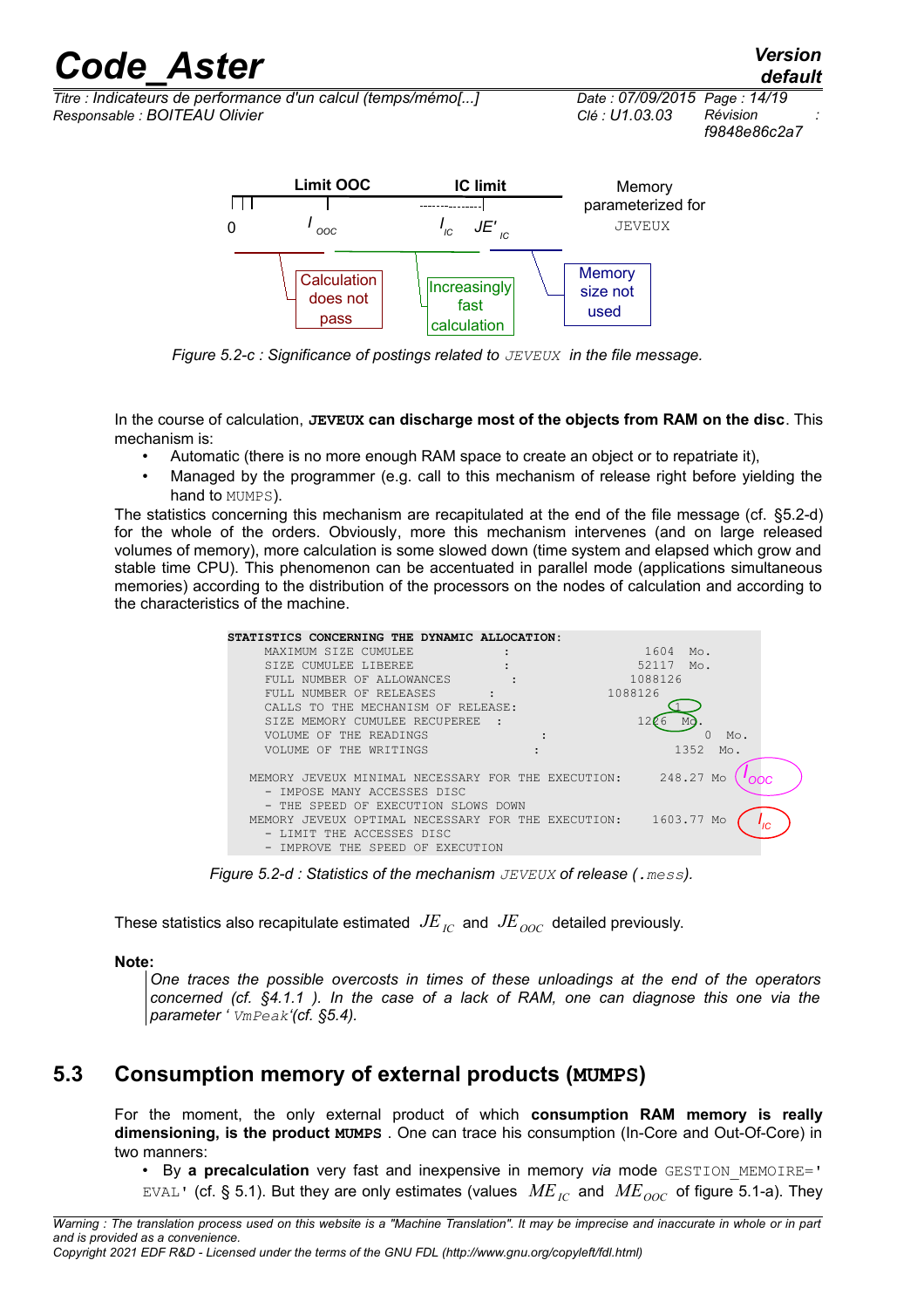## ode Aster

Titre : Indicateurs de performance d'un calcul (temps/mémo[...] Responsable : BOITEAU Olivier

Date: 07/09/2015 Page: 15/19 Clé : U1.03.03 Révision f9848e86c2a7

Version

default

can thus be a little pessimistic (especially into Out-Of-Core and/or in parallel). In parallel mode, one traces only estimated the greediest process MPI.

. By standard calculation (limited if possible within walking distance of time or with some clean modes) by adding the keyword  $INFO=2$  in the supposed order most expensive. One then recapitulates in the file message (cf 5.3-a), not only estimated the memory  $ME_{IC}$  and  $ME_{OOC}$ the preceding ones (columns 'ESTIM IN-CORE' and 'ESTIM OUT-OF-CORE'), but also the real consumption of the selected mode  $MR_{\text{IC/OOC}}$  (here in mode OOC because posting 'RESOL OUT-OF-CORE'). For example, in the figure 5.3-a, it is necessary to read: "MUMPS estimate to need at least  $ME_{\text{corr}} = 478 \text{Mo}$  by processor to function in OOC. To pass in IC (faster calculation), it estimates to need at least  $ME_{\text{IC}} = 964 \text{Mo}$ ; In practice, it consumed exactly  $MR_{\text{OOC}} = 478 \text{Mo}$  in OOC (estimated is thus perfect:  $ME_{OOC} = MR_{OOC}$ !).

In parallel mode, one recapitulates the figures by process MPI, like their minima, maximum and average. It is a posting with vocation of expert testimony which is more detailed than the posting of the mode GESTION MEMOIRE=' EVAL'. In addition to this information of RAM consumption, he recapitulates also elements dependent on the type of problem, his digital difficulty (errors) and on his parallel distribution (balance of load).

|                  |    | <monitoring 4.8.4<="" dmumps="" th=""><th></th><th></th><th></th><th></th></monitoring> |            |                     |                                                                   |                                      |
|------------------|----|-----------------------------------------------------------------------------------------|------------|---------------------|-------------------------------------------------------------------|--------------------------------------|
| SIZE OF          |    | THE SYSTEM                                                                              | 210131     |                     |                                                                   |                                      |
| <b>ROW</b>       |    | NO. MESHS                                                                               |            |                     | NO. TERMS K LU FACTORS                                            |                                      |
| <b>NR</b>        | 0: |                                                                                         | 5575       | 685783              | 45091154                                                          |                                      |
| <b>NR</b>        | 1: |                                                                                         | 8310       | 1067329             | 51704129                                                          |                                      |
| <b>NR</b>        | 2: |                                                                                         | 11207      | 1383976             | 53788943                                                          |                                      |
|                  |    |                                                                                         |            |                     |                                                                   |                                      |
| <b>NR</b>        | 7: |                                                                                         | 8273       | 1039085             | 4560659                                                           |                                      |
| TOTAL            |    |                                                                                         | 67200      | 8377971             | 256459966                                                         |                                      |
|                  |    |                                                                                         |            |                     |                                                                   |                                      |
|                  |    | MEMORY RAM ESTIMEE AND NECESSARY                                                        |            |                     |                                                                   | <b>BY MO MUMPS</b> (FAC NUM + RESOL) |
|                  |    |                                                                                         |            |                     | ROW ASTER: ESTIM IN-CORE   ESTIM OUT-OF-CORE   RESOL. OUT-OF-CORE |                                      |
|                  |    |                                                                                         |            |                     |                                                                   |                                      |
| <b>NR</b>        | 0: |                                                                                         | 869        | 478                 |                                                                   | 478                                  |
| <b>NR</b>        | 1: | $ME_{IC}$                                                                               | 816        | ME <sub>ood39</sub> |                                                                   | $MR_{.00C}$<br>439                   |
| <b>NR</b>        | 2: |                                                                                         | 866        | 437                 |                                                                   | 437                                  |
| NR.              | 7: |                                                                                         | 754        | 339                 |                                                                   | 339                                  |
|                  |    |                                                                                         |            |                     |                                                                   |                                      |
| <b>AVERAGE :</b> |    |                                                                                         | $5.92D+02$ | $3.50D + 02$        | $3.50D+02$                                                        |                                      |
| MINIMUM:         |    |                                                                                         | 7.54D+02   | $3.39D + 02$        | $3.39D+02$                                                        |                                      |
| <b>MAXIMUM:</b>  |    |                                                                                         | $9.64D+02$ | $4.78D + 02$        | $4.78D + 02$                                                      |                                      |

Figure 5.3-a : Consumption memories by processor (estimates and realized) of the external product MUMPS (posting in . mess if  $INFO=2$ ).

#### Note:

According to the type of calculation (sequential, parallel centralized or distributed), the number of processors, the mode of use of JEVEUX (keyword SOLVEUR/MATR DISTRIBUEE) and of the manager memory MUMPS (keyword SOLVEUR/GESTION MEMOIRE), the hierarchy memory can however be hustled . In distributed parallel mode, the peak report JEVEUX will drop with the number of processors as soon as MATR DISTRIBUE will be activated. That also will be the case for MUMPS, some is the mode of parallelism (especially in IC). Moreover, the passage of MUMPS IC mode with mode OOC also drastically will make fall its peak report.

Posting in INFO=2 RAM consumption of MUMPS by processor informs as for possible déséquilibrages of load memory. One can try to limit them by modifying the heuristics of scheduling of the product: parameters SOLVEUR/PRETRAITEMENTS and RENUM or the number of processors.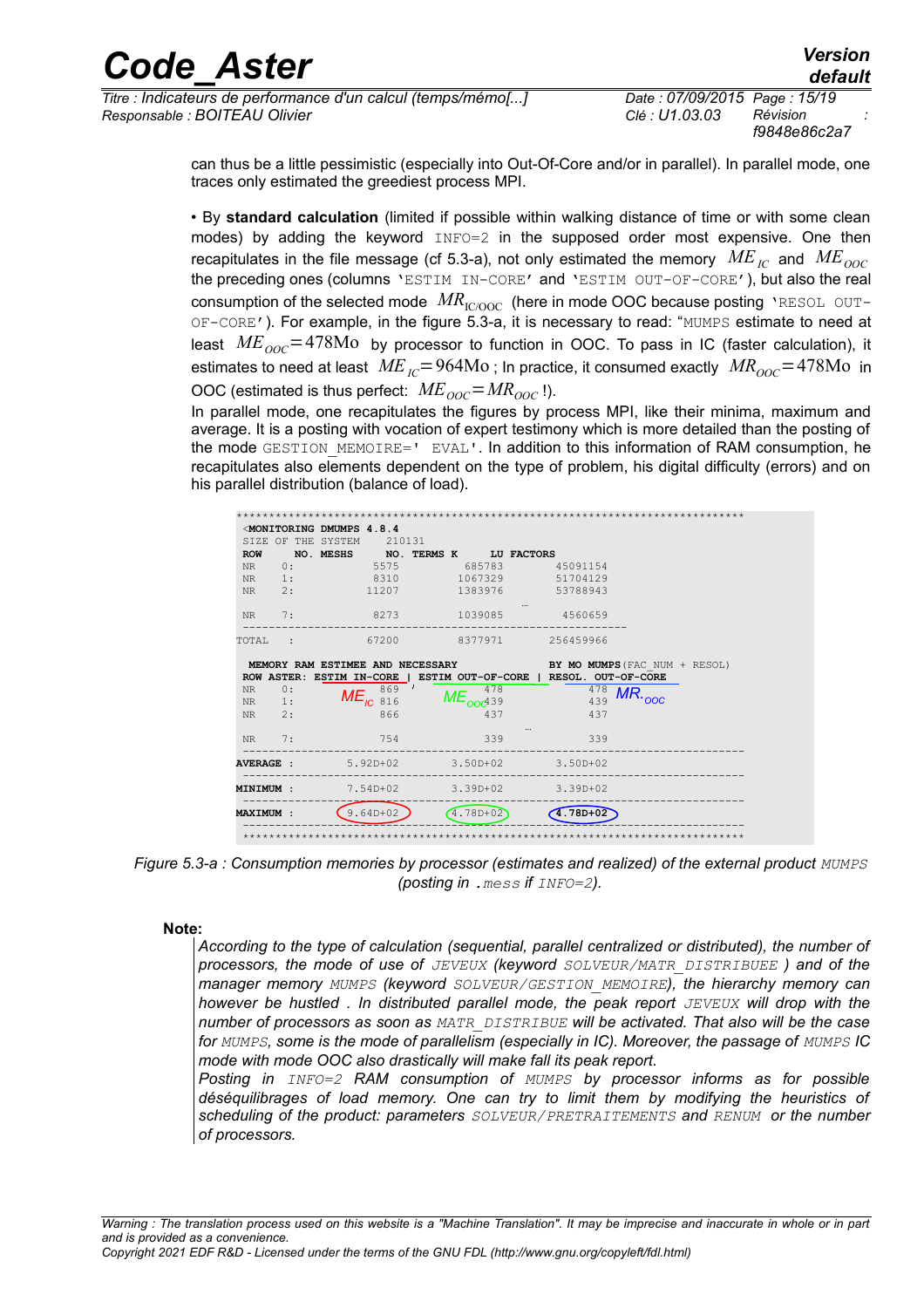*Responsable : BOITEAU Olivier Clé : U1.03.03 Révision :*

does not pass



used

*Figure 5.3-b : Significance of postings related to MUMPS in the file message.* calculation

fast

### **5.4 Consumption system**

Only consumption systems mentioned in the file message relates to the total memory of the job at this moment of calculation ( $Vmsize$ ) and its peak since the beginning ( $Vmsene$ ). It is traced at the conclusion of each order (cf figures  $\left. \text{SYS}_1 / \text{SYS}_2 \right.$  figure 5.2a).  $\text{VmPeak}$  is recapitulated at the end of the file message (cf appears 5.4a).



*Figure 5.4-a : Final Vmpeak of the Unix process.*

Rapidly VmPeak inform as for the peak in the face memory caused by all the achievable credits of the job *Aster*. It should be taken care that this figure remains lower than the physical memory available to the job. If not, the system goes, up to a certain point, "swapper" and that will slow down calculation. On the level of the software package JEVEUX that will result in more unloadings (cf. §4.1.2 and §5.2) and, on the level of the external products, by a variation ELAPS/USER growing (traced at the end of the order cf. §4.1.1).

•

### **Remarks if SOLVEUR=' MUMPS':**

• *Since the restitution of the keyword SOLVEUR/GESTION\_MEMOIRE (starting from the version v11.2 of Code\_Aster), one allows the solvor "to be spread out" in memory, in complement as of allowances JEVEUX /Python/librairies, until occupying the allocated maximum size. That makes it possible the product to be faster and less pernickety on its report needs in term for swivelling. On the other hand, corollary of this strategy of optimum occupation of the resources memory, it VmPeak displayed in the file message becomes depend on the memory allocated with calculation (MEM ASTK or class batch limits). It cannot thus be useful, like before, to gauge consumption minimal memories of the study. With this intention, it is rather necessary to apply the strategy detailed to § 5.1*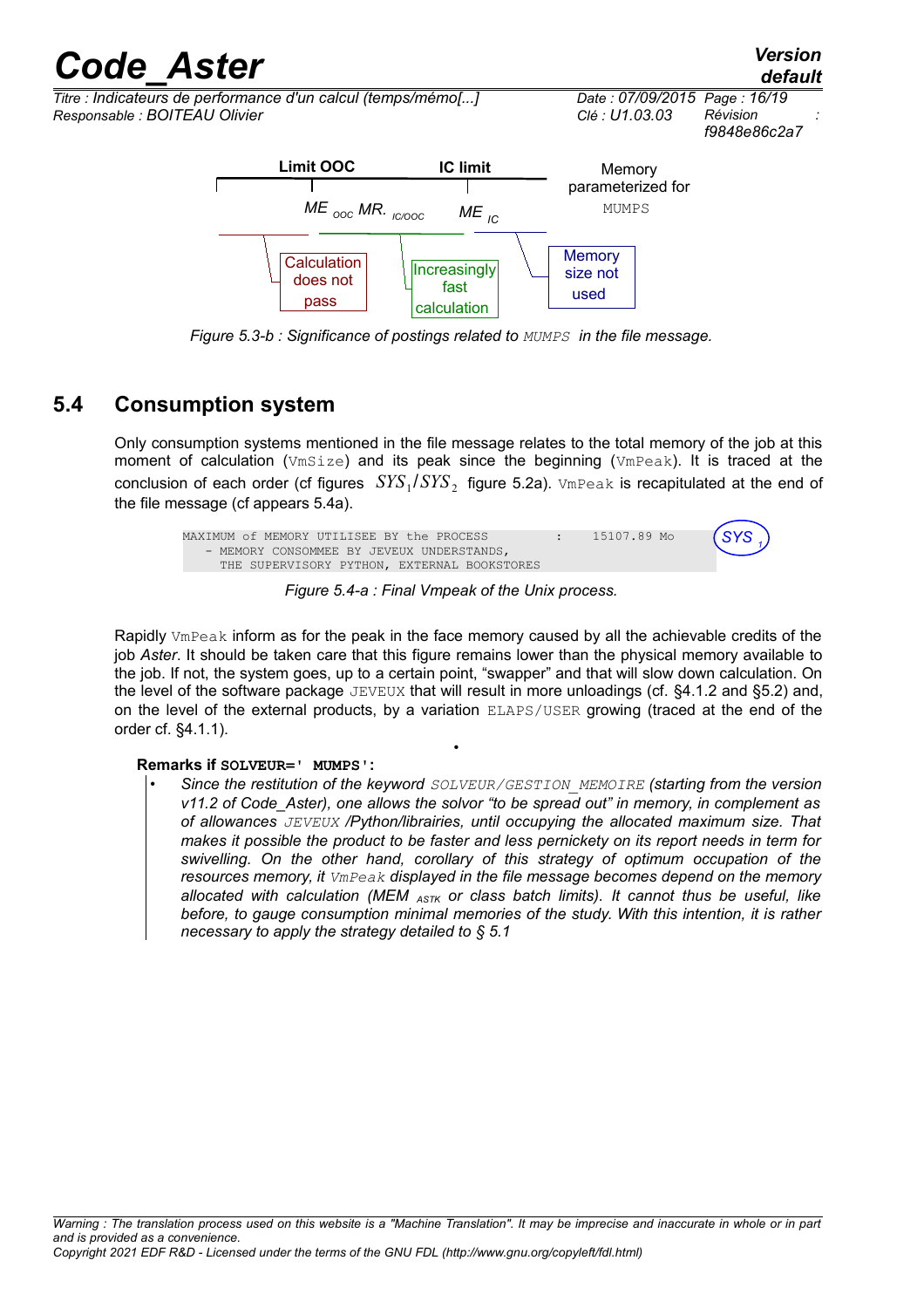*Titre : Indicateurs de performance d'un calcul (temps/mémo[...] Date : 07/09/2015 Page : 17/19 Responsable : BOITEAU Olivier Clé : U1.03.03 Révision :*

*f9848e86c2a7*

### **6 Some advices to optimize the performances**

One formulates here **some advices to help the user to benefit from the traced diagnoses** in the file message. But it is necessary well to be conscious that there is no universal receipt to optimize the total performances of a calculation. That depends on the type of study, of the aspects software and hardware of the machine, even of its load!

**The parameter setting by default and postings/alarms of the code propose a balanced and instrumented operation**. But, to be sure as well as possible to have used the capacities of its machine, L'user must remain attentive with the elements described in this document as to the advices which swarm in documentations with the orders.

One lists below and, in a nonexhaustive way, several questions which it is interesting to be posed when one seeks to optimize the performances of his calculation. Of course, certain questions (and answers) are cumulative and can thus apply simultaneously.

### **6.1 Concerning the characteristics of the problem**

Within sight of the elements of §3, one can formulate two empirical rules:

- More size of the problem  $(N)$  and/or filling of the matrix  $(N)/Z$  increase, more construction, and especially, the resolution of the linear system will be expensive (CPU/RAM).
- Increase in **proportions of Lagrange** ( *N <sup>L</sup>* /*N* ) can make more difficult the resolution of the linear system (execution time, quality of the solution).
- Size of the problem **dimension the maximum number of processors** that it is relevant to devote to its parallel calculation: a granularity from at least  $20.10<sup>3</sup>$  degrees of freedom per process MPI is necessary.

## **6.2 Concerning spent times**

•

•

To decrease times CPU, the user *Aster* have various tools:

- If **the main part of the costs relates to elementary calculations/assemblies and/or the resolutions of systems linear** (cf. §4.1) one advises to use *Aster* in parallel mode. It is then preferable to use the linear solvor MUMPS as a distributed mode MPI or the solvor MULT\_FRONT in OpenMP. The first strategy also makes it possible cause a drop in RAM consumption by processor.
- If one use already the linear solvor **MUMPS**, one can disable his features of OOC<sup>[12](#page-16-0)</sup> (GESTION MEMOIRE=' IN CORE') and of improvement of the quality of the solution  $(RESI<sub>RESI</sub>RELA=-1.d0)$ . If the matrix is well conditioned and/or nonsymmetrical, one can also test parameters of relieving of the linear solvor (FILTRAGE\_MATRICE, MIXER\_PRECISION, SYME).
- If one carries out **a nonlinear calculation** one can test various parameters of relieving of the nonlinear solvor (REAC\_INCR, REAC\_ITER, SYME).
- If one is carried out **modal calculation**, one advises the use of method IRAM (METHODE=' SORENSEN') and the cutting of the spectrum searched in several frequential bands (*via* the operator CALC\_MODES with OPTION=' BANDE' cut out in several sub-bands).

<span id="page-16-0"></span><sup>12</sup> That can be interesting when one notes overcosts of I/O in the stages 1.3/1.4 *via* a time SYST considerable and a time ELAPS much higher than time TO USE.

*Warning : The translation process used on this website is a "Machine Translation". It may be imprecise and inaccurate in whole or in part and is provided as a convenience.*

*Copyright 2021 EDF R&D - Licensed under the terms of the GNU FDL (http://www.gnu.org/copyleft/fdl.html)*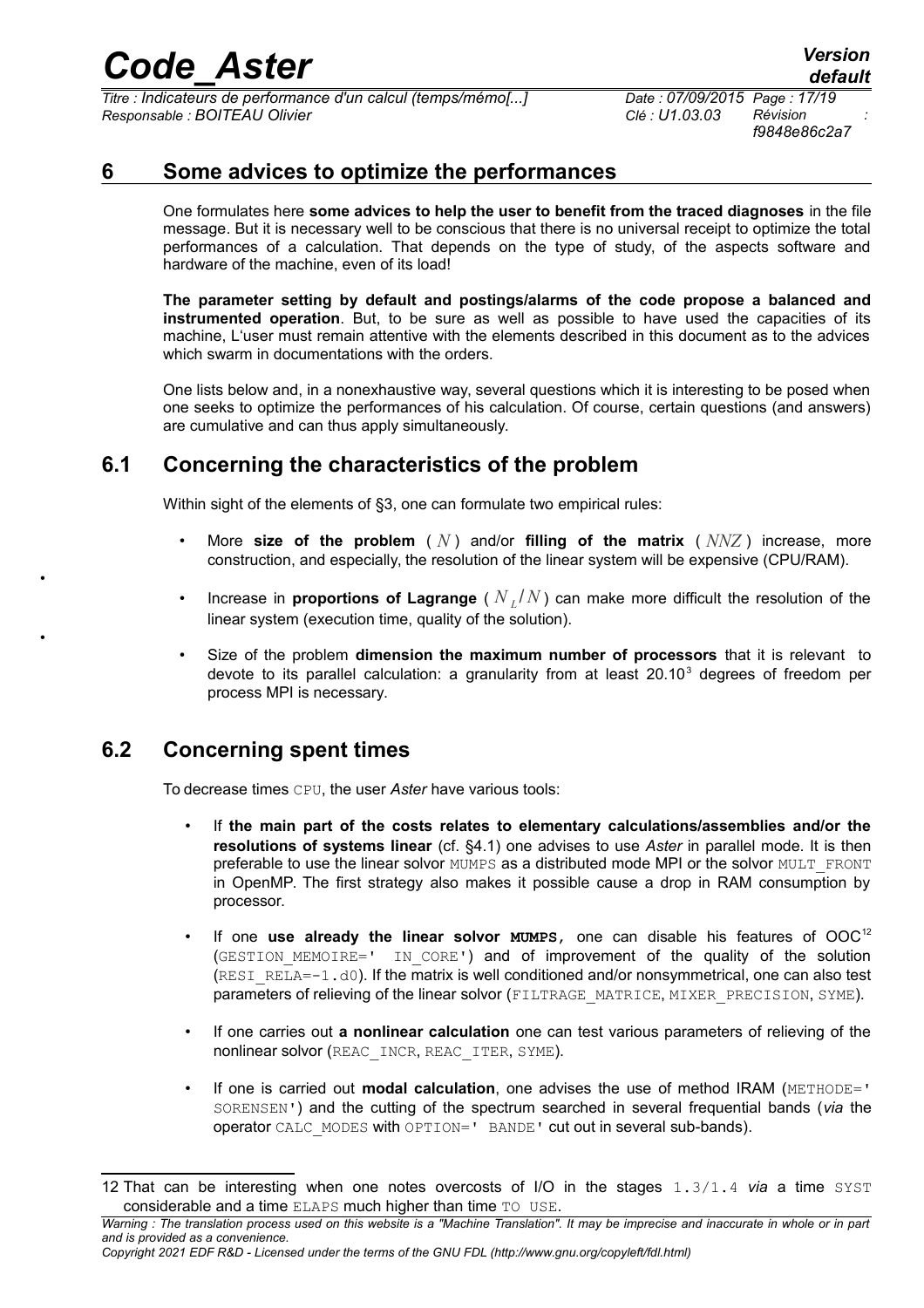*Titre : Indicateurs de performance d'un calcul (temps/mémo[...] Date : 07/09/2015 Page : 18/19 Responsable : BOITEAU Olivier Clé : U1.03.03 Révision :*

*f9848e86c2a7*

• In a general way, more **operating process of JEVEUX (and MUMPS) is in IC** (cf. §5.1), more calculation is fast. These profits very important are however not compared with those which get the parallelism and the choice of a linear solvor (with the parameter setting) adapted.

For each stage of calculation, one **must normally have a weak time system** (SYST) and an office plurality "time CPU+temps system" (CPU+SYST) very near to the real latency (ELAPS). If it is not the case, two classical cases can arise:

- **Time USER+SYS is much higher than time ELAPS**. Calculation uses certainly OpenMP parallelism of the parallel strategies 1c or 2a described in Doc. U2 on parallelism and with §2.2 of Doc. U4.50.01. This situation is not worrying (and even desired), the principal one being that time back from calculation is low possible!
- **Time ELAPS is much higher than time CPU and/or time SYS is important.** Calculation probably suffers from applications memories (swap system, I/O RAM/disque…).

✔ **Track n°1:** This overcost can come from **total unloadings of JEVEUX**. To be convinced some it is enough to go to read, in the end of .mess, statistics concerning the dynamic allocation (cf. §5.2) or consumption in time of various unloadings (cf. §4.1). The more there were calls to the mechanisms of release and/or large released objects, the more times SYST and ELAPS will degrade themselves. **A solution is then to increase the size memory reserved for JEVEUX**.

✔ **Track n°2:** Corollary of the preceding report, parallel mode MPI tends has to multiply by ten the overcosts which had with unloadings. Indeed, the distribution of the data induced by parallelism will decrease the size of the objects JEVEUX (if SOLVEUR/MATR\_DISTRIBUEE is activated) and thus to limit the impact of unloadings. *A contrario*, those are likely to be carried out at the same time and on processors contiguous. **A palliative solution** can then consist in "wasting" processor, **by interlacing active processors MPI of processors door frames** (e.g. value ncpus of*Astk* initialized with 2).

**Track n°3***:* If the linear solvor is used MUMPS in OOC, the problem can come from one **large many descent-increase** product (cf stage 1.4 of §4.1). One can limit them by disconnecting the automatic option of refinement (RESI\_RELA=-1.d0) or while passing by again in IC mode (if the resources memories allow it).

### **6.3 Concerning the RAM memory consumed**

- If consumption  $JE$ <sub>*IC*</sub> and  $JE$ <sub>*OOC*</sub> is close (a few tens of for hundred), it is that JEVEUX often had to function in mode OOC. There were probably many unloadings report (cf. §4.1/5.2). The computing time can suffer from it (especially in parallel). It is necessary to try to add memory or to increase the number of processor (if the option MATR\_DISTRIBUEE is activated).
- **calculation is often dimensioned in memory**, by the maximum, on the greediest operator, between the value floor of JEVEUX ( $JE_{OOC}$ ) and the value used by the linear solvor MUMPS (if it is used). To decrease this figure one can exploit several factors:
	- ✔ **If one uses MUMPS and that this last is prevalent** (it is often the case): to use more processors in MPI (parameters mpi\_nbcpu/mpi\_nbnoeud of*Astk*), to pass in OOC (keyword SOLVEUR/GESTION MEMOIRE). If the matrix is well conditioned and/or nonsymmetrical, one can also test parameters of relieving of the linear solvor (FILTRAGE MATRICE, MIXER\_PRECISION, SYME).
	- ✔ **If one uses MUMPS and that this last is not prevalent:** to use the distribution of objects JEVEUX option MATR DISTRIBUEE in parallel mode.
	- ✔ If one is used **another linear solvor**: to use MUMPS in parallel even GCPC/PETSC (into sequential/parallel).